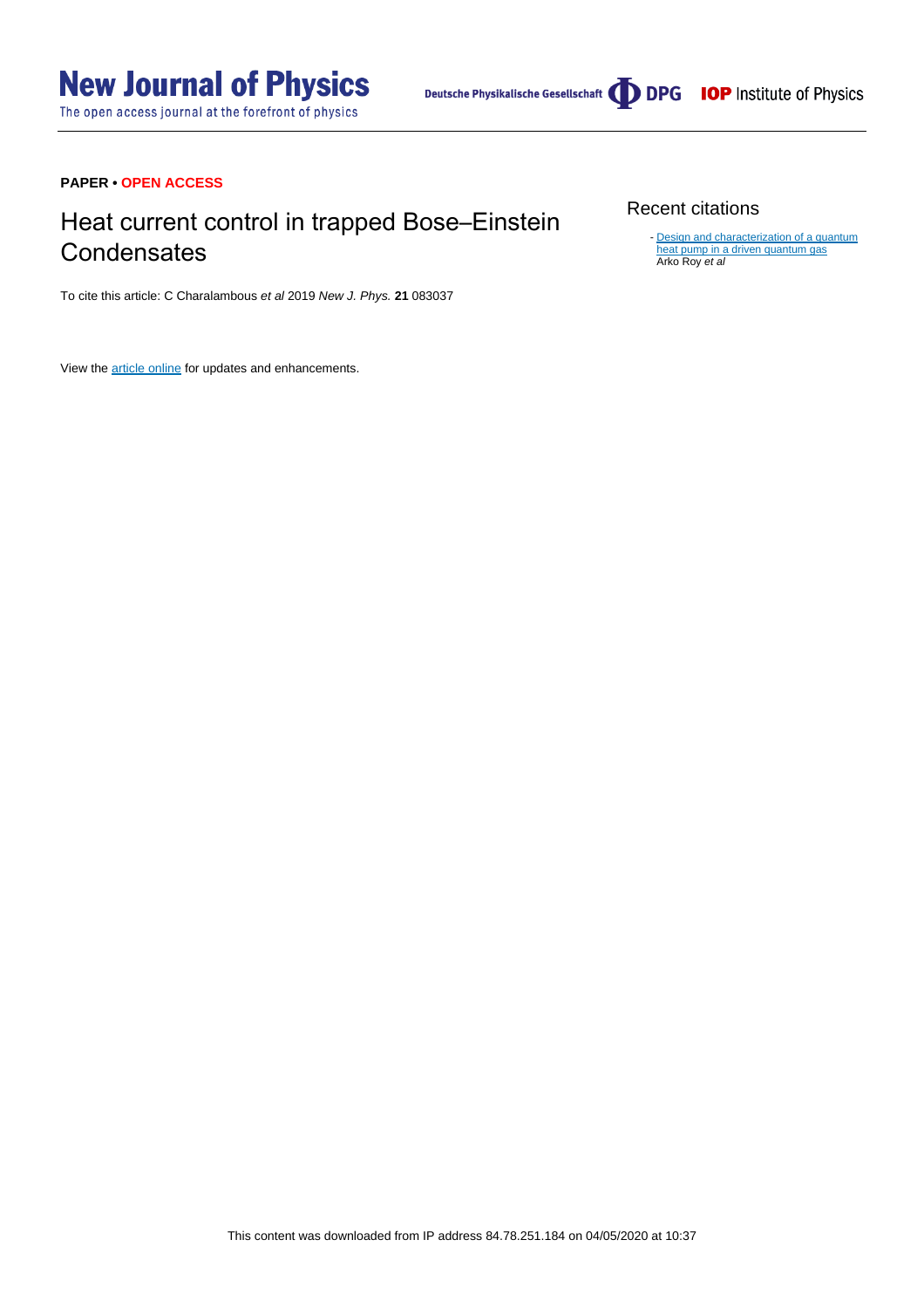OPEN ACCESS

CrossMark

RECEIVED 14 May 2019 REVISED 12 July 2019 ACCEPTED FOR PUBLICATION 2 August 2019 PUBLISHED 22 August 2019

## **New Journal of Physics**

The open access journal at the forefront of physics

Deutsche Physikalische Gesellschaft **ODPG IOP** Institute of Physics

Published in partnership with: Deutsche Physikalische Gesellschaft and the Institute of Physics

## PAPER

## Heat current control in trapped Bose–Einstein Condensates

#### C Charalambous<sup>1</sup>  $\bullet$  , M A Garcia-March<sup>1</sup>, M Mehboudi<sup>1</sup> and M Lewenstein<sup>1,2</sup>

<sup>1</sup> ICFO—Institut de Ciencies Fotoniques, The Barcelona Institute of Science and Technology, Av. Carl Friedrich Gauss 3, E-08860 Castelldefels(Barcelona), Spain

<sup>2</sup> ICREA, Pg. Lluis Companys 23, E-08010 Barcelona, Spain

E-mail: [christos.charalambous@icfo.eu](mailto:christos.charalambous@icfo.eu)

Keywords: heat transport, open quantum systems, dipolar interactions, heat rectification, quantum Brownian motion, phononics in Bose–Einstein Condensates(BEC), heat diode

#### Original content from this work may be used under the terms of the [Creative](http://creativecommons.org/licenses/by/3.0) [Commons Attribution 3.0](http://creativecommons.org/licenses/by/3.0) [licence.](http://creativecommons.org/licenses/by/3.0)

Any further distribution of this work must maintain attribution to the author(s) and the title of the work, journal citation and DOI.



Abstract

We investigate the heat transport and the control of heat current among two spatially separated trapped Bose–Einstein Condensates(BECs), each of them at a different temperature. To allow for heat transport among the two independent BECs we consider a link made of two harmonically trapped impurities, each of them interacting with one of the BECs. Since the impurities are spatially separated, we consider long-range interactions between them, namely a dipole–dipole coupling. We study this system under theoretically suitable and experimentally feasible assumptions/parameters. The dynamics of these impurities is treated within the framework of the quantum Brownian motion model, where the excitation modes of the BECs play the role of the heat bath. We address the dependence of heat current and current–current correlations on the physical parameters of the system. Interestingly, we show that heat rectification, i.e. the unidirectional flow of heat, can occur in our system, when a periodic driving on the trapping frequencies of the impurities is considered. Therefore, our system is a possible setup for the implementation of a phononic circuit. Motivated by recent developments on the usage of BECs as platforms for quantum information processing, our work offers an alternative possibility to use this versatile setting for information transfer and processing, within the context of phononics, and more generally in quantum thermodynamics.

## 1. Introduction

Control of heat transport has enormous potential applications, beyond the traditional ones in thermal insulation and efficient heat dissipation. It has been suggested as a resource for information processing, giving rise to striking technological developments. A series of smart heat current control devices, such as thermal diodes [[1](#page-17-0)–[4](#page-17-0)], thermal transistors [[5](#page-17-0)], thermal pumps [[6](#page-17-0)–[8](#page-17-0)], thermal logic gates [[9](#page-17-0)] or thermal memories [[10](#page-17-0)], have been proposed in the past decade. A key underlying idea in some of these devices is that heat transport associated to phonons can realistically be used to carry and process information. The science and engineering of heat manipulation and information processing using phonons is a brand new subject, termed phononics  $[11–13]$  $[11–13]$  $[11–13]$  $[11–13]$  $[11–13]$ . In the emerging field of quantum thermodynamics, the issues of heat transfer and heat rectification are basic ingredients for the understanding and designing heat engines or refrigerators at nanoscales. Besides the technological interests, highly controlled platforms for heat transport can potentially enable the study of fundamental theoretical questions, which will shed light on the study of thermodynamics of nonequilibrium systems[[14](#page-17-0)]. In particular, heat conduction in low-dimensional systems has attracted a growing interest because of its multifaceted fundamental importance in statistical physics, condensed matter physics, material science, etc [[15](#page-17-0)–[18](#page-17-0)].

In past years, advanced experimental techniques have allowed for the miniaturization of heat transport platforms down to the mesoscopic/microscopic scale. Experimentally, a nanoscale solid state thermal rectifier using deposited carbon nanotubes has been realized recently [[19](#page-17-0)], and a heat transistor—heat current of electrons controlled by a voltage gate—has also been reported [[20](#page-17-0)]. Furthermore, it has been shown that thermal

© 2019 The Author(s). Published by IOP Publishing Ltd on behalf of the Institute of Physics and Deutsche Physikalische Gesellschaft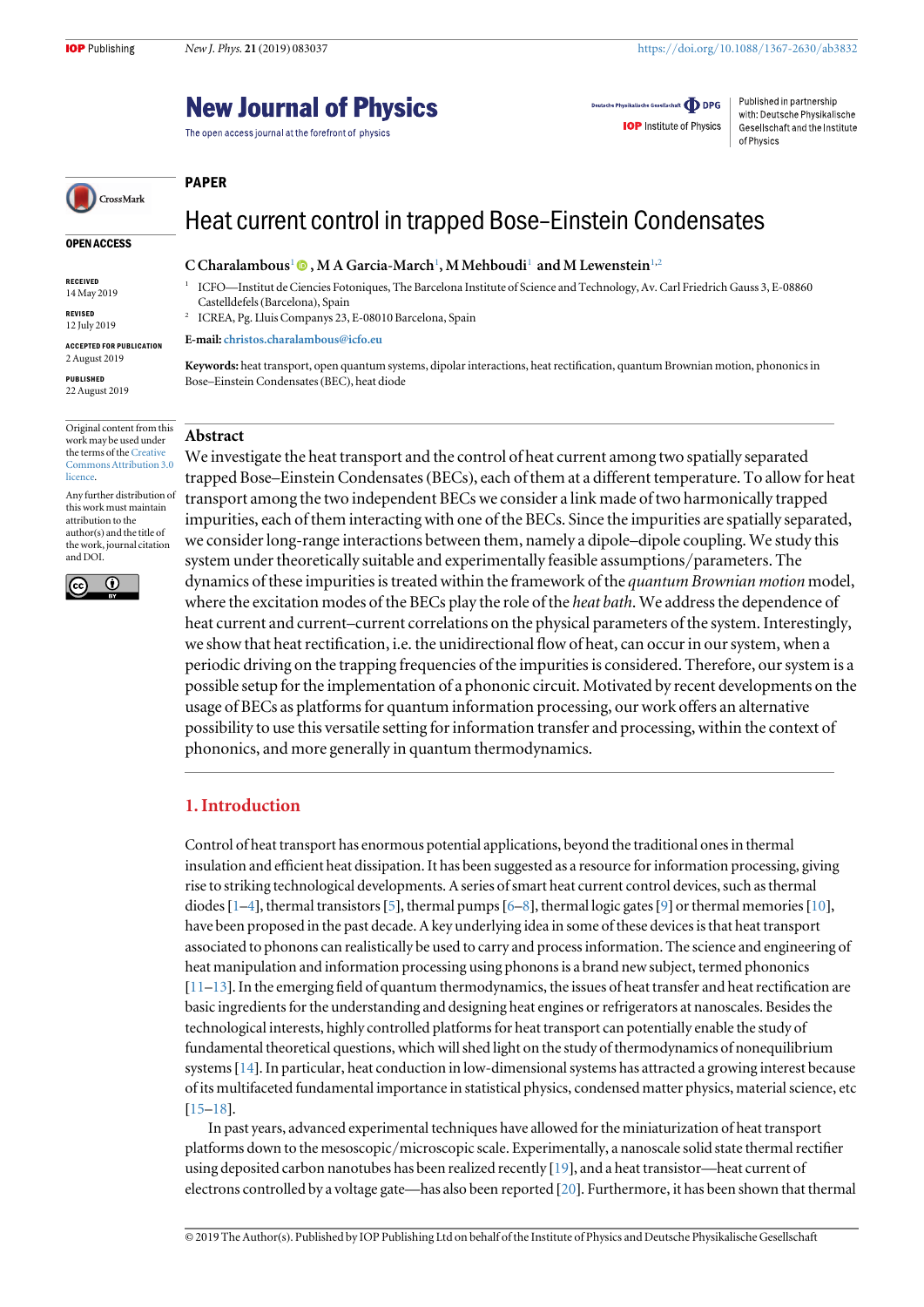

rectification can appear in a two-level system asymmetrically coupled to phonon baths[[21](#page-17-0), [22](#page-17-0)]. In general, various models for thermal rectifiers/diodes that allow heat to flow easily in one direction have been proposed [[1](#page-17-0)–[4,](#page-17-0) [21](#page-17-0), [23](#page-17-0)–[25](#page-17-0)]. Among such platforms, interesting examples are those based on ultracold atomic systems, both at the theoretical level [[26](#page-17-0)–[29](#page-17-0)] as well as at the experimental one [[30](#page-17-0)]. In these works, the paradigm of the model used is that of tailored time dependent protocols performing a heat cycle (often an Otto cycle). A cycle here consist of a series of steps performed in finite time where thermodynamic parameters are controlled such that heat is transferred from one bath into another. Frequently, the energy that one needs to spend in implementing the aforementioned protocols is too large for the amount of heat transferred. In addition, in such a heat cycle, the Hamiltonian must be modified as adiabatically as possible to avoid unwanted excitations. We remark that for the goals of the present work considering adiabatic changes in the Hamiltonian will require long timescales, and therefore it can have drawbacks, such as exceeding the life time of the Bose–Einstein condensates(BECs). Even though attempts have been made to overcome this problem [[29](#page-17-0), [31,](#page-17-0) [32](#page-17-0)], our proposal circumvents it altogether by considering a rather different paradigm. Instead of cycles, we consider autonomous heat platforms, where the working medium is permanently coupled to different baths and under the influence of external time-dependent driving.

The primary aim of the present work is to design a method to transfer heat between two BECs—with a comprehensive analytical description. The BECs are confined in independent one-dimensional parabolic traps, and kept at a certain distance such that the two BECs do not spatially overlap. Our second aim is to create thermal devices in our platform, specifically a heat rectifier. In our platform, the working medium is constructed with two impurities, each of them immersed in one of these BECs. The two impurities interact through longrange dipolar interactions(see figure 1 for an schematic of the system considered). Heat transfer through dipolar interactions has been also proposed recently in two parallel layers of dipolar ultracold Fermi gases[[33](#page-17-0)]. We first show that the Hamiltonian of the impurities in their corresponding harmonically trapped BECs can be cast as that of two bilinearly coupled Quantum Brownian particles interacting bilinearly with the Bogoliubov excitations of each BEC—which play the role of heat baths for the corresponding impurities. We analytically derive the spectral density (SD) of the system and construct the quantum Langevin equations describing the outof-equilibrium dynamics of the coupled impurities[[34](#page-17-0)]. We emphasize that, following this procedure we avoid approximations involved in an alternative conventional approach based on Lindblad master equations, such as the Born–Markov approximation and the rotating wave approximation. We solve the quantum Langevin equations and find the covariance matrix of the impurities. We henceforth focus on our two main aims. Firstly, we find exactly the steady state heat current between the BECs, and study how it can be manipulated by controlling relevant parameters, such as the trapping frequencies, dissipation strengths, and the physical distance of the BECs. Secondly, we introduce a periodic driving on the trapping frequency of one impurity and show that our setup can be used as a thermal rectifier. The setup that we present here can be used for implementing other thermal devices as well.

The paper is structured as follows: in section [2,](#page-3-0) we introduce the Hamiltonian of our system, present the main assumptions involved, and rewrite the Hamiltonian in a form analogous to that of two coupled Brownian particles. In section [3](#page-6-0) we derive the Generalized Langevin equations of motion for the two impurities and study their solution in both static and periodically driven scenarios. In section [4](#page-9-0) we present the relevant quantities of interest and in section [5](#page-12-0)we present our main results, both for heat transfer and rectification. Finally we summarize the results and conclude in section [6.](#page-15-0)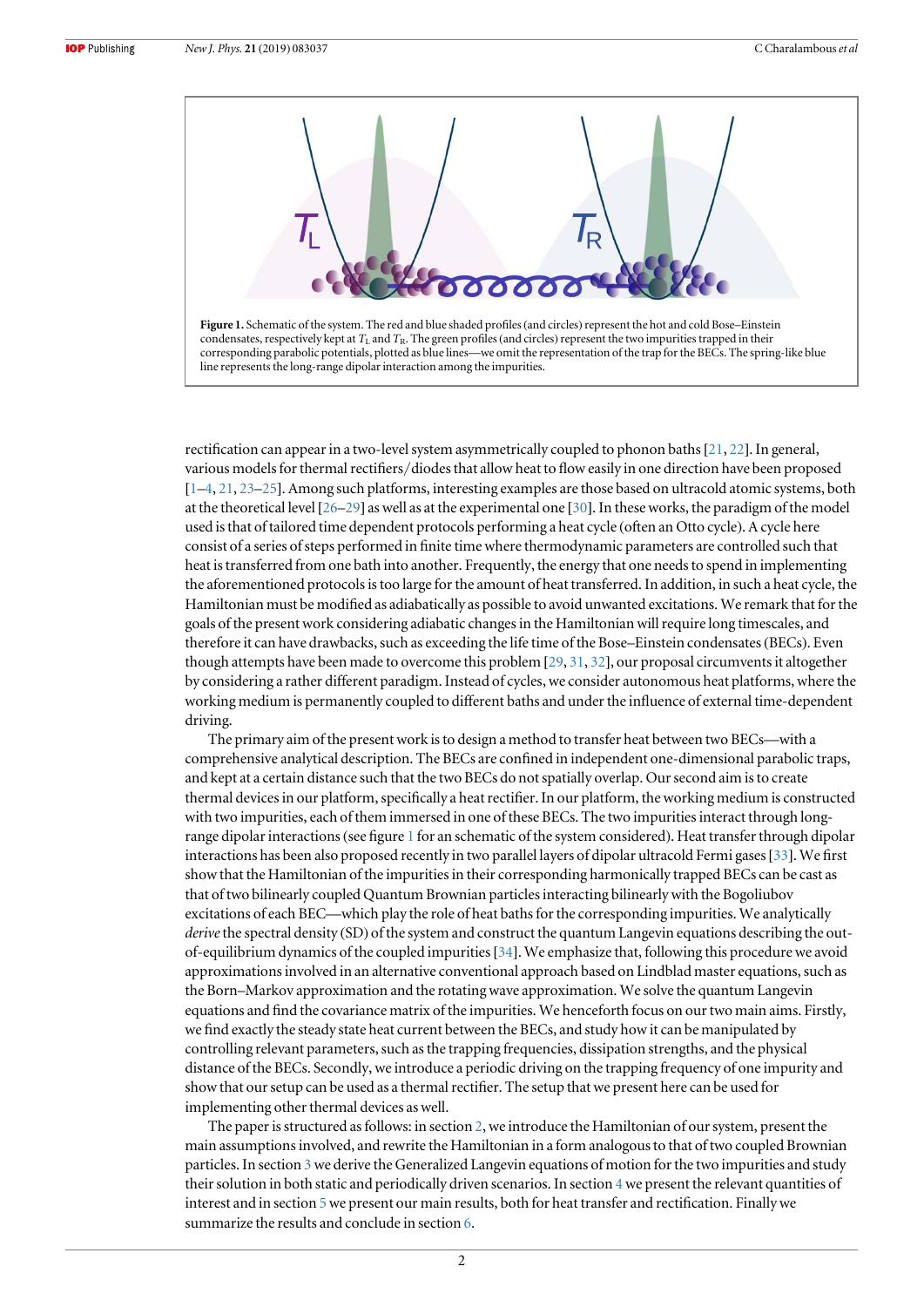## <span id="page-3-0"></span>2. The model

We consider a system composed of two interacting impurities of the same mass m. Each one of these impurities is embedded in a different BEC, which we label as L or R because they are trapped in parabolic potentials of frequencies  $\Omega_{\text{BL}}$  and  $\Omega_{\text{BR}}$ , respectively, but one trapping potential is centered around a minima located in  $\mathbf{d}_L$ and the other around  $\bf{d}_R$ , with certain distance among them. Each BEC has, respectively,  $N_L$  and  $N_R$  interacting atoms of the same species with mass  $m_B$ . The two impurities are also trapped in a parabolic potential of frequencies  $\Omega_L$  and  $\Omega_R$  located around the same minima as their corresponding BEC. We allow for the scenario of these impurities being driven by an external periodic force. The two BECs do not overlap among themselves (we will specify later the condition over the distance between the minima of the trapping potential). With this, the Hamiltonian describing this setting is

$$
H_{\text{Tot}} = H_{\text{S}} + \sum_{j \in \{\text{L}, \text{R}\}} (H_{\text{B},j} + H_{\text{BB},j}) + \sum_{j \in \{\text{L}, \text{R}\}} H_{\text{Int},j} + H_{\text{Dirive}}(t), \tag{1}
$$

where

$$
H_{\rm S} = \sum_{i,j \in \{\rm L,R\}, \frac{j}{\neq j}} \frac{\mathbf{p}_j^2}{2m} + \mathbf{V}_j(\mathbf{x}_j) + H_{\rm int.}
$$
 (2)

$$
H_{\mathrm{B},j} = \int \Psi_j^{\dagger}(\mathbf{x}_{\mathrm{B}}) \left[ \frac{\mathbf{q}_j^2}{2m_{\mathrm{B}}} + \mathbf{V}_{\mathrm{B}}^{(j)}(\mathbf{x}_{\mathrm{B}}) \right] \Psi_j(\mathbf{x}_{\mathrm{B}}) d\mathbf{x}_{\mathrm{B}}, \tag{3}
$$

$$
H_{\text{BB},j} = g_{\text{B}}^{(j)} \int \Psi_j^{\dagger}(\mathbf{x}_{\text{B}}) \Psi_j^{\dagger}(\mathbf{x}_{\text{B}}) \Psi_j(\mathbf{x}_{\text{B}}) \Psi_j(\mathbf{x}_{\text{B}}) d\mathbf{x}_{\text{B}}, \tag{4}
$$

$$
H_{\text{Int.,}j} = g_{\text{IB}}^{(j)} \int \Psi_j^{\dagger}(\mathbf{x}_{\text{B}}) \Psi_j(\mathbf{x}_{\text{B}}) \delta(\mathbf{x}_j - \mathbf{x}_{\text{B}}) d\mathbf{x}_{\text{B}},
$$
  
=  $g_{\text{IB}}^{(j)} \Psi_j^{\dagger}(\mathbf{x}_j) \Psi_j(\mathbf{x}_j),$  (5)

where **x** and  $\mathbf{x}_B$  are the three-dimensional position operators of the impurity and the bosons respectively. We assume contact interactions among the bosons and between the impurity and the bosons, with strength given by the coupling constants  $g_B^{(j)}$  and  $g_B^{(j)}$  respectively. Here,  $H_{int}$  denotes the interaction Hamiltonian between the two impurities, which we will specify later. For the rest of the paper we assume that the trapping frequencies in two directions are much larger than in the third one. Therefore, the dynamics in those directions is effectively frozen and we can study the system in one dimension. From here on we assume that the minima of the potential are located at  $d_L = -d/2$  and  $d_R = d/2$ . We comment here that from the form of the Hamiltonian, one can see that since there is no direct interaction between the two BECs, any relative phase between them should not play any role in the dynamics of the system. It would be interesting to study the effects of allowing such an interaction, e.g. by introducing a coherent coupling between the two BECs or by studying heat transport in the experimental setting of homogeneous BEC in ([[30](#page-17-0)]), but this goes beyond the scope of our work.

We next recast our initial Hamiltonian (1), in such a way as to describe the motion of two interacting Quantum Brownian particles in two separate BECs. The procedure, which is the same as that presented  $[35]$  $[35]$  $[35]$  for the case of a single impurity embedded in a harmonically trapped BEC, can be summarized as follows: (i) we make the BEC assumption, i.e. that the condensate density greatly exceeds that of the above-condensate particles, which results to only quadratic terms in the Hamiltonian; (ii) we perform the Bogoliubov transformation appropriate for the case of a harmonically trapped BEC; (iii) we solve the relevant Bogoliubovde-Gennes equations, in the limit of a one-dimensional BEC that yields a Thomas–Fermi parabolic density profile, as in [[36](#page-17-0)]; (iv) we finally assume that the oscillations  $x_i$  of each one of the impurities are much smaller than the corresponding Thomas–Fermi radius  $R_i$ ,

$$
x_j \ll R_j,\tag{6}
$$

which physically implies that we study the dynamics of the impurities in the middle of their corresponding bath traps, which allows us to obtain a bilinear interaction of the position of the impurities and the positions of their corresponding baths.

These steps bring the Hamiltonian in the form

$$
H_{\text{Tot}} = H_{\text{S}}(t) + \sum_{j \in \{\text{L}, \text{R}\}} \widetilde{H}_{\text{B},j} + \sum_{j \in \{\text{L}, \text{R}\}} \widetilde{H}_{\text{int., }j},\tag{7}
$$

where

$$
\widetilde{H}_{B,j} = \sum_{q} E_q^{(j)} b_{j,q}^{\dagger} b_{j,q}, \tag{8}
$$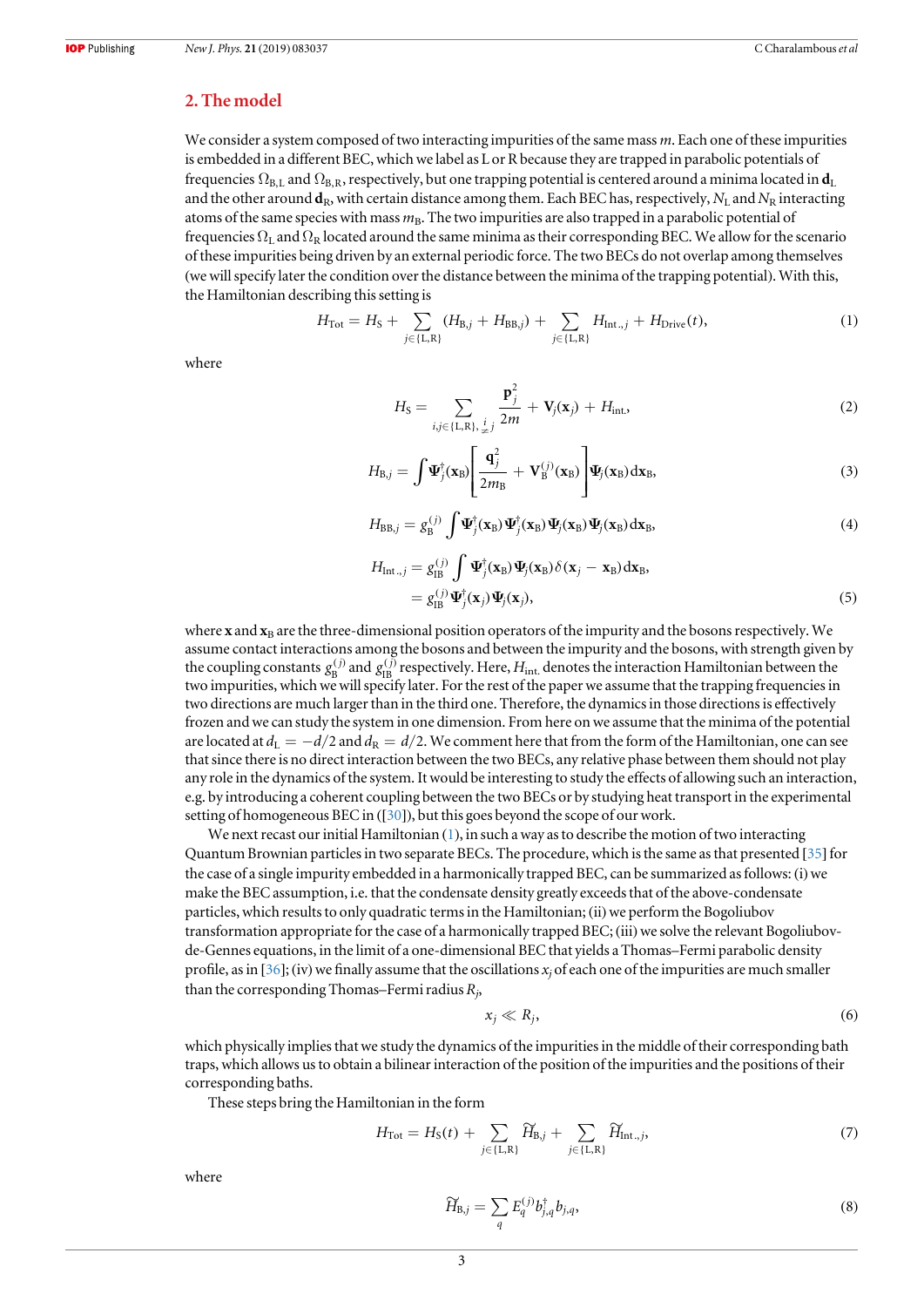$$
\widetilde{H}_{\text{Int.,}j} = \sum_{q} \hbar g_{q}^{(j)} x_j (b_{j,q} + b_{j,q}^{\dagger}), \tag{9}
$$

with

$$
E_q^{(j)} = \hbar \Omega_{\text{B},j} \sqrt{q(q+1)},\tag{10}
$$

and

$$
g_q^{(j)} = \frac{g_{\text{IB}}^{(j)} \mu_j}{\hbar \pi^{3/2}} \left[ \frac{1 + 2q}{\hbar \Omega_{\text{B},j} g_{\text{B}}^{(j)} R_j^3} \right]^{1/2} \frac{\Gamma \left[ \frac{1}{2} (1 - q) \right] \Gamma \left[ \frac{1}{2} (1 + q) \right] \sin(\pi q)}{[q(q+1)]^{1/4}}.
$$
(11)

The chemical potential  $\mu_i$  of the *j*th bath is

$$
\mu_j = \left(\frac{3}{4\sqrt{2}} g_B^{(j)} N_j \Omega_{B,j} \sqrt{m_B}\right)^{2/3},\tag{12}
$$

and the Thomas–Fermi radius  $R_j$  of the jth bath is

$$
R_j = \sqrt{\frac{2\mu_j}{m_\text{B}(\Omega_{\text{B},j})^2}}.\tag{13}
$$

At this point, it is important to note that Hamiltonian ([7](#page-3-0)), which is indeed in the form of a Hamiltonian describing two coupled quantum Brownian particles, was derived from the physical initial Hamiltonian. Therefore, this Hamiltonian lacks the renormalization term that guarantees that no 'runaway'solutions appear in the system, which is often included in conventional open quantum system approaches[[37](#page-17-0)]. We are not going to introduce such a term in order to guarantee the positivity of the Hamiltonian and cast the system in the form of a minimal coupling theory with *U* ( ) 1 gauge symmetry. Instead, we are going to determine in the next section a condition on the allowed parameters of the system that will guarantee this.

We assume dipole–dipole interactions among the two impurities. From  $[38]$  $[38]$  $[38]$  we know that the form of dipole–dipole interaction is the following:

$$
H_{\rm int.} = A \frac{1}{r^3},\tag{14}
$$

where  $A = \frac{C_{dd} (1 - 3(\cos \theta)^2)}{4\pi}$  $\frac{d^{2}d^{2}(1-3(\cos\theta)^{2})}{4\pi}$ , with

$$
C_{dd} = \mu^2 \mu_0,\tag{15}
$$

and  $\mu_0 = 4\pi 10^{-7} \frac{J}{A^2 m}$  being the vacuum permeability, while  $\mu$  is the magnetic moment of the dipole. The angle  $\theta$ is that formed between the axis of the two dipoles and it can determined in experiments. Furthermore, in (14),  $r = |(d_R + x_R) - (d_L + x_L)|$  is the distance between the two oscillators, with  $d_L$  and  $d_R$  being the centers of the trapping potentials of the two oscillators. We then rewrite  $(14)$  as

$$
H_{\rm int} = Ad^{-3} \left[ 1 + \frac{(x_{\rm L} - x_{\rm R})}{d} \right]^{-3},\tag{16}
$$

and we assume that the distance between the two oscillators centers d is much larger than the fluctuations  $x_L$ ,  $x_R$ and hence the fluctuations difference  $x_L - x_R$ , i.e.  $x_L$ ,  $x_R \ll d$ . Importantly, let us emphasize that this is not an additional assumption, because we assumed right from the beginning that the two baths should not overlap. This indeed means that the sum of the Thomas–Fermi radius have to be smaller than the distance between the impurities,  $R_L + R_R < d$ . With the additional assumption we made before, namely that the impurities oscillations are much smaller than their corresponding Thomas–Fermi radius, equation ([6](#page-3-0)), then one concludes that  $x_L$ ,  $x_R \ll d$ . One could also tackle the problem of interacting baths, by making use of the work in [[12](#page-17-0)] where one needs to consider the surface Green functions, and in this case then the assumption  $x_L$ ,  $x_R \ll d$  should be made explicitly.

Finally, after expanding the binomial series, equation  $(16)$  is rewritten as

$$
H_{\text{int.}} = Ad^{-3} \bigg( 1 - 3 \frac{(x_L - x_R)}{d} + 6 \frac{(x_L - x_R)^2}{d^2} \bigg). \tag{17}
$$

One can show that the first two terms in the parenthesis will not contribute to the dynamics of the impurities, since they are linear in the displacement operators  $x_1$ ,  $x_R$  and hence they will appear only as constants in the equations of motion that we will study later on, which will be obtained from the Heisenberg equations of motion. The third term then is expanded as

$$
\widehat{H}_{\text{int.}} = 6Ad^{-5}(x_{\text{L}}^2 - 2x_{\text{L}}x_{\text{R}} + x_{\text{R}}^2),\tag{18}
$$

and we absorb the terms with  $x_L^2$  and  $x_R^2$  in the non-interacting part of the Hamiltonian by redefining the frequencies as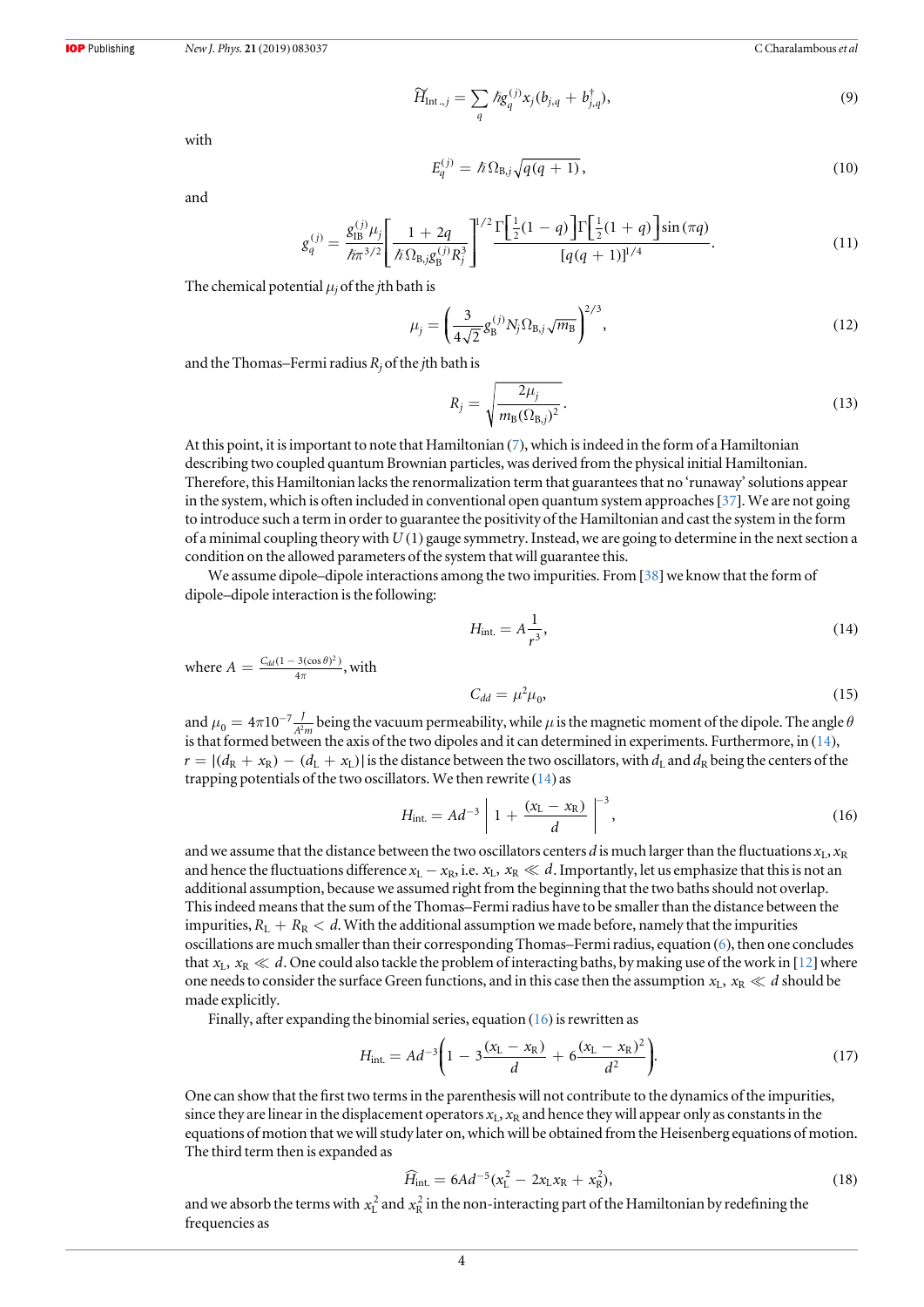$$
H_S^{\text{non-inter.}} = \frac{p_{\text{L}}^2}{2m} + \frac{p_{\text{R}}^2}{2m} + \frac{m}{2} \hat{\Omega}_{\text{L}}^2 x_{\text{L}}^2 + \frac{m}{2} \hat{\Omega}_{\text{R}}^2 x_{\text{R}}^2, \tag{19}
$$

where

$$
\hat{\Omega}_{\rm L}^2 = \Omega_{\rm L}^2 + 6Ad^{-5}, \n\hat{\Omega}_{\rm R}^2 = \Omega_{\rm R}^2 + 6Ad^{-5}.
$$
\n(20)

From here on we omit the tilde in the frequencies to avoid unnecessary complications in the nomenclature. Therefore we can rewrite the interaction as

$$
\widetilde{H}_{\rm int} = \kappa x_1 x_2,\tag{21}
$$

which models a spring-like interaction among the two impurities with

$$
\kappa = \frac{12C_{dd}(1 - 3(\cos \theta)^2)}{4\pi d^5}.
$$
\n(22)

The angle  $\theta$  can be experimentally controlled as was recently shown in [[39](#page-17-0)]. This is possible thanks to a rotating magnetic field  $B_{rot}$  in the x-y plane that causes the dipoles to rotate at an angle  $\theta$  with respect to a static magnetic field  $B_z$  along the z axis. The rotation angle is related to the magnitude of the two components by  $\tan \theta = \mathbf{B}_{\text{rot}}/\mathbf{B}_z$ . In practice, to achieve this in the experiment, the angle  $\theta$  is controlled by using a calibration procedure that corrects for the effect of eddy currents. This allowed the authors to determine the amplitude of the ac current required to produce a given rotation angle  $\theta$ . For this reason, to simplify our system, we considered the scenario where the angle is fixed. However, it is important to note here that the results that we present in this paper are valid even if the angle between the dipoles cannot be experimentally controlled, but rather an average over the angle is considered. The constants in the interacting Hamiltonian as well as the power dependence on the relative distance will be different, but in the limit we consider, i.e. when  $x_L$ ,  $x_R \ll d$ , qualitatively the results will be the same, with the difference being that the distance at which the oscillators should be kept will change [[40](#page-17-0)]. This can be understood by considering the work by Keesom in [[41](#page-17-0)], where the angle-averaged interaction between two dipoles was evaluated. In this case, the initial expression for the distance dependent potential would depend on  $r^{-6}$ , but effectively the same procedure could be followed, that would just result in a modified expression for the spring constant k. We also note that, in most ultracold dipolar gases, the dipolar interaction is present together with the short range interactions arising from low angular momentum scattering [[38,](#page-17-0) [42](#page-17-0)]. Usually the latter is dominant and a Feshbach resonance is needed to probe the regimes where dipolar effects are prominent. However in the setting that we will consider in this work, as we maintain the two BEC baths spatially separated, the effect of the short range interactions is negligible, such that dipole interaction is the main process through which current is transferred.

Finally, there are a number of ways to drive our system, either by driving degrees of freedom of the central system, or degrees of freedom of the environment, or their coupling. In this work we focus on the first case. There are basically two types of driving that one could consider and would maintain the quadratic form of the Hamiltonian such that an analytic solution to the resulting equations of motion can be obtained. First we could consider applying a periodically driven ramp potential on the central particles degrees of freedom only, of the form  $H_{\text{Drive}}(t) = \Theta(t - t_0) \mathbf{f}^T(t) \mathbf{X}(t)$  where  $\mathbf{X}(t) = (x_1(t), x_1(t))^\top$  and  $\mathbf{f}(t)$  is some periodic function, e.g.  $f(t) = f_0 e^{-i\omega_d t} + c.c.$  with  $t_0$  the time at which the driving begins,  $\Omega_d$  the driving frequency and  $f_0$  a complex valued constant column vector,  $f_0 = (f_{0,L}, f_{0,R})^T$ . This type of driving was considered in [[43](#page-17-0)], and can represent the force exerted on the system by a time dependent electromagnetic field. For this kind of driving however, it was shown in [[7](#page-17-0)] that with the setup we assume above, neither a heat engine nor a heat pump can be constructed. Furthermore, our goal is to construct a phononic diode with our setup which means that the driving should be able to induce a unidirectional flow of heat current, and this is not the case for this type of driving. Therefore, in our work we consider the only other possible type of driving on our system that maintains our Hamiltonian in a quadratic form, i.e.

$$
H_{\text{Drive}}(t) = \Theta(t - t_0) \frac{1}{2} \mathbf{X}^T \cdot \mathbf{V}(t) \mathbf{X},\tag{23}
$$

where the driving is either on the trapping frequency of the central oscillators or on their in-between coupling. It was recently shown in [[44](#page-17-0)] that in such escenario one can observe the appearance of phenomenon of heat rectification, and also there is the potential to construct a heat engine as it was shown in [[45](#page-18-0)], by introducing a coherently driven coupling between the two oscillators. We also assume the driving to be periodic,  **with**  $\tau$  **being the time period, such that it can be Fourier expanded as** 

$$
\mathbf{V}(t) = \sum_{k} \mathbf{V}_{k} e^{i k \Omega_{d} t},
$$
\n(24)

where  $\Omega_d = 1/\tau$  being the driving frequency. This type of coupling could also be implemented by a laser.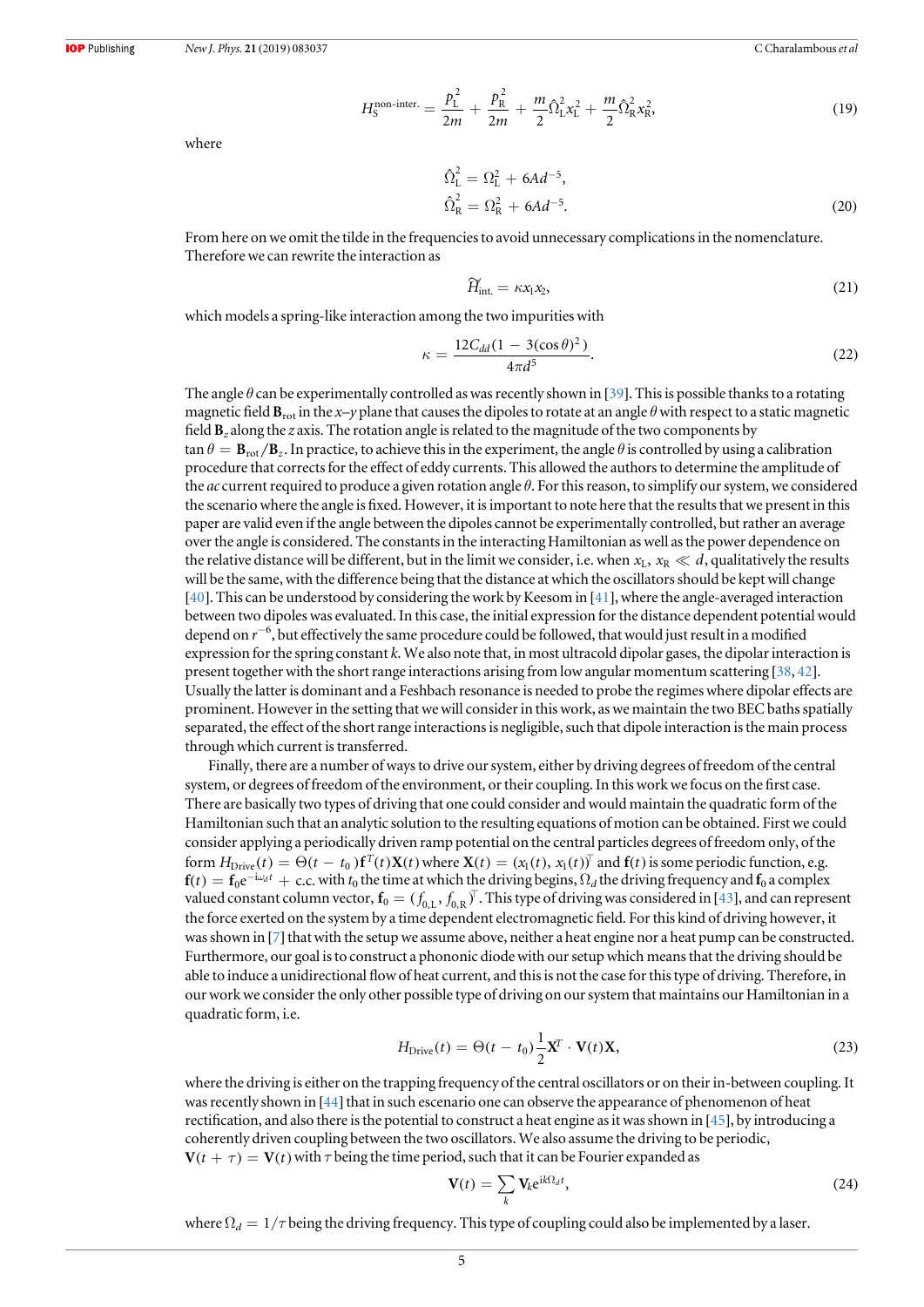## <span id="page-6-0"></span>3. Quantum Langevin equations

Let us now derive the equations of motion for the two impurities. First we write the Heisenberg equations of motion for the bath

$$
\frac{\mathrm{d}b_{kj}(t)}{\mathrm{d}t} = \frac{\mathrm{i}}{\hbar} [H_{\text{Tot}}, b_{kj}^{\dagger}(t)] = -\mathrm{i}\omega_{k,j}b_{kj}(t) - g_{kj}x_j(t),
$$
  
\n
$$
\frac{\mathrm{d}b_{kj}^{\dagger}(t)}{\mathrm{d}t} = \frac{\mathrm{i}}{\hbar} [H_{\text{Tot}}, b_{kj}(t)] = \mathrm{i}\omega_{k,j}b_{kj}^{\dagger}(t) + g_{kj}x_j(t),
$$
\n(25)

and impurity particles

$$
\frac{\mathrm{d}x_j(t)}{\mathrm{d}t} = \frac{\mathrm{i}}{\hbar} [H_{\text{Tot}}, x_j(t)] = \frac{p_j(t)}{m},\tag{26}
$$

$$
\frac{\mathrm{d}p_j}{\mathrm{d}t}(t) = \frac{\mathrm{i}}{\hbar} [H_{\text{Tot}}, p_j(t)] \tag{27}
$$

$$
= -m(\Omega_j^2 + \sum_k V_{k,jj} e^{ik\omega_d t}) x_j(t) - \left(\kappa + \sum_k V_{k,jj} e^{ik\omega_d t}\right) x_q(t) - \hbar \sum_k g_{kj}(b_{kj}(t) + b_{kj}^{\dagger}(t)),
$$
 (28)

where *j*,  $q \in \{L, R\}$  and  $j \neq q$ . We first solve the bath particles equations of motion

$$
b_{kj}(t) = b_{kj}(0)e^{-i\omega_k t} + \int_0^t \frac{g_{k,j}}{2} e^{i\omega_k (t-s)} x_j(s) ds,
$$
\n(29)

$$
b_{kj}^{\dagger}(t) = b_{kj}(0)e^{i\omega_k t} + \int_0^t \frac{g_{k,j}}{2}e^{-i\omega_k(t-s)}x_j(s)ds,
$$
\n(30)

and we replace these in the impurities equations of motion  $(26)$ – $(27)$ , to obtain

$$
\ddot{x}_j + \left(\Omega_j^2 + \sum_k V_{k,jj} e^{ik\omega_d t}\right) x_j + \left(\kappa + \sum_k V_{k,jq} e^{ik\omega_d t}\right) x_q
$$

$$
- \int_0^t \lambda_j (t-s) x_j(s) ds = \frac{1}{m} B_j(t), \tag{31}
$$

where  $B_i(t)$  plays the role of the stochastic force and reads as

$$
B_j(t) = \sum_k \hslash g_{k,j}(b_{kj}^\dagger e^{-i\omega_k t} + b_{kj} e^{i\omega_k t}). \tag{32}
$$

Here  $\lambda_i(t)$  is called the susceptibility or noise kernel. In this setting it can also be identified as the self-energy contributions coming from the bath, and it reads as

$$
\lambda_j(t) = \frac{1}{m} \sum_k \hbar g_{k,j}^2 \sin(\omega_k t) = \frac{1}{m} \int_0^\infty J_j(\omega) \sin(\omega t) d\omega, \tag{33}
$$

with

$$
J_j(\omega) = \sum_k \hbar g_{k,j}^2 \delta(\omega - \omega_k), \tag{34}
$$

being the SD. Equation (31) has the form of a generalized Langevin equation which describes the evolution of a system with memory and under the influence of a stochastic force. These terms,  $B_i(t)$  and  $\gamma_i(t)$ , contain all the relevant information about the baths. Furthermore, let us assume the Feynman–Vermon initial state assumption, i.e. that the initial conditions of the impurities and the bath oscillators are uncorrelated

$$
\rho(0) = \rho_{\rm S}(0) \otimes \rho_{\rm B},\tag{35}
$$

where  $\rho$ (0) is the total density state,  $\rho_s$ (0) is the initial density state of the system and  $\rho_B$  is the density state of the bath which is assumed to be thermal and hence is a Gibbs state. Then, it can be shown that the Fourier transform of  $B_i(t)$  obeys the fluctuation dissipation relation

$$
\frac{1}{2}\langle \{B_j(\omega), B_q(\omega')\}\rangle = \delta_{jq} \operatorname{Im}[\lambda_j(\omega)] \coth\left(\frac{\hbar\omega}{2k_BT}\right) \delta(\omega - \omega'),\tag{36}
$$

where  $\lambda_j(\omega)$  is the Fourier transform of  $\lambda_j(t)$  and obeys [[46](#page-18-0)]

$$
\text{Im}[\lambda_j(\omega)] = -\hbar \left( \Theta(\omega) - \Theta(-\omega) \right) J_j(\omega). \tag{37}
$$

Hence one concludes that, upon determination of the SD  $J_i(\omega)$ , one determines the influence of the baths on the impurities. In [[35](#page-17-0)], it was shown that in the continuous frequency limit, the SD takes the following form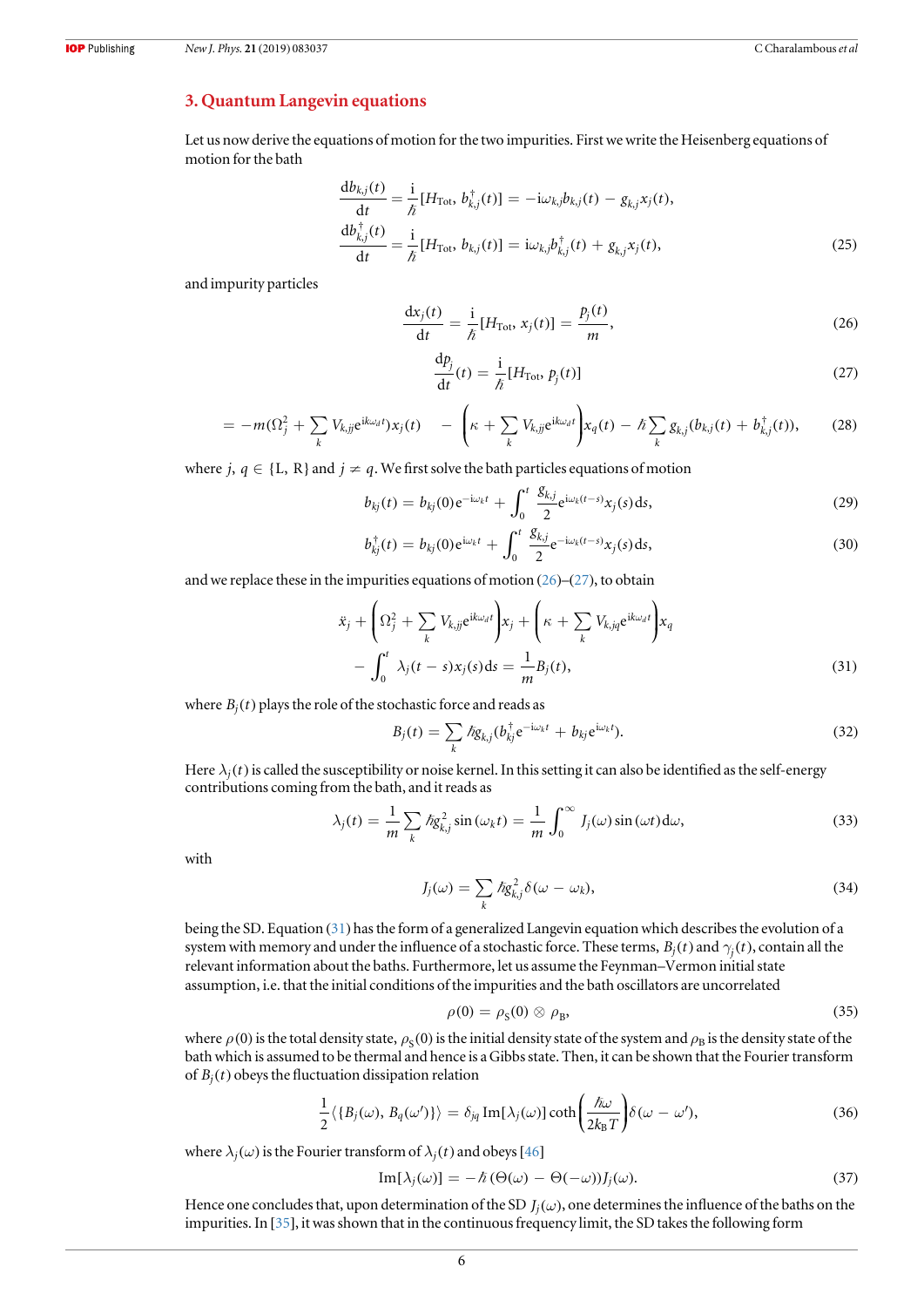$$
J_j(\omega) = m\tau_j \frac{\omega^4}{\Lambda_j^3} \Theta(\omega - \Lambda_j), \qquad (38)
$$

<span id="page-7-0"></span>where

$$
\tau_j = \frac{2g_\text{B}^{(j)}}{m\widehat{\Omega}_{\text{B},j}R_j^3} \left(\frac{\eta_j \mu_j}{\hbar \widehat{\Omega}_{\text{B},j}}\right)^2, \quad \eta_j = \frac{g_\text{IB}^{(j)}}{g_\text{B}^{(j)}}, \quad \Lambda_j = \widehat{\Omega}_{\text{B},j}.\tag{39}
$$

Note that the ultraviolent cutoff, that is usually introduced to regularize the spectrum in the conventional QBM model, is now given in terms of a physical quantity, the trapping frequency of the potential well of the *j*th bath. Here  $\frac{\tau_j}{\Lambda_j^3}$  plays the role of a relaxation time. Heat transport with a superohmic SD was considered for example in the energy transport in the phenomenon of photosynthesis [[47](#page-18-0)]. Note that equation ([31](#page-6-0)) can be rewritten in terms of the damping kernel  $\gamma_j(t)$  which is related to the susceptibility by  $\frac{1}{m}\lambda_j(t) = -\frac{\partial}{\partial t}\gamma_j(t)$  [[48](#page-18-0)], as

$$
\ddot{x}_j + \tilde{\Omega}_j^2 x_j - \gamma_j(0)x_j + \tilde{\kappa}_q x_q + \frac{\partial}{\partial t} \int_0^t \gamma_j(t-s)x_j(s)ds = \frac{1}{m}B_j(t),\tag{40}
$$

with  $\tilde{\Omega}_j^2=\Omega_j^2+\sum_k V_{k,jj} \mathrm{e}^{\mathrm{i}k\omega_d t}$  and  $\tilde{\kappa}_q=\kappa+\sum_k V_{k,jq} \mathrm{e}^{\mathrm{i}k\omega_d t},$  where the Leibniz rule was used as in [[49](#page-18-0)]. Moreover, in [[35](#page-17-0)], it was also shown that the form of the damping kernel for such a SD reads as

$$
\gamma_j(t) = \frac{\tau_j(6 + 3((\widehat{\Omega}_{B,j})^2 t^2 - 2)\cos(\widehat{\Omega}_{B,j}t))}{t^4(\widehat{\Omega}_{B,j})^3} + \frac{\tau_j \widehat{\Omega}_{B,j}((\widehat{\Omega}_{B,j})^2 t^2 - 6)\sin(\widehat{\Omega}_{B,j}t)}{t^3(\widehat{\Omega}_{B,j})^3}.
$$
(41)

In the limit  $t \to 0$  this damping kernel becomes

$$
\gamma_j(0) = \lim_{t \to 0} \gamma_j(t) = \frac{\widehat{\Omega}_{\text{B},j}\tau_j}{4}.
$$
\n(42)

In vector form the two coupled equations in  $(31)$  $(31)$  $(31)$  read as

$$
\ddot{\mathbf{X}}(t) + \mathbf{K} \cdot \mathbf{X}(t) + \frac{\partial}{\partial t} \int_0^t \mathbf{D}(t - s) \cdot \mathbf{X}(s) ds = \frac{1}{m} \mathbf{B}^T(t) \mathbb{I},
$$
\n(43)

where  $\mathbb I$  is the identity matrix and

$$
\mathbf{X}(t) = \begin{pmatrix} x_{\mathrm{L}}(t) \\ x_{\mathrm{R}}(t) \end{pmatrix},
$$
\n
$$
\mathbf{K} = \begin{pmatrix} \Omega_{\mathrm{L}}^2 + \sum_{k} V_{k,\mathrm{LL}} e^{i k \Omega_{d} t} - \gamma_{\mathrm{L}}(0) & \kappa + \sum_{k} V_{k,\mathrm{LR}} e^{i k \Omega_{d} t} \\ \kappa + \sum_{k} V_{k,\mathrm{RL}} e^{i k \Omega_{d} t} & \Omega_{\mathrm{R}}^2 + \sum_{k} V_{k,\mathrm{RR}} e^{i k \Omega_{d} t} - \gamma_{\mathrm{R}}(0) \end{pmatrix},
$$
\n
$$
\mathbf{D}(t) = \begin{pmatrix} \gamma_{\mathrm{L}}(t) & 0 \\ 0 & \gamma_{\mathrm{R}}(t) \end{pmatrix}, \text{ and } \mathbf{B}(t) = \begin{pmatrix} B_{\mathrm{L}}(t) \\ B_{\mathrm{R}}(t) \end{pmatrix}.
$$

Static case. From the system of coupled equations ([31](#page-6-0)), one can now identify the condition that guarantees the positivity of the Hamiltonian in the static case, where  $H_{\text{Drive}}(t) = 0$ . To this end one first diagonalizes the Hamiltonian, and then requires that the normal mode frequencies are positive. We diagonalize the Hamiltonian by making the transformation  $\mathbf{Q} = \mathbf{O} \cdot \mathbf{X}$ , that brings (43) into

$$
\ddot{\mathbf{Q}}(t) + \mathbf{K}_D \cdot \mathbf{Q}(t) + \frac{\partial}{\partial t} \int_0^t D_D(t - s) \cdot \mathbf{Q}(s) \, \mathrm{d}s = \frac{1}{m} \mathbf{B}_D^T(t) \mathbf{\underline{I}},\tag{44}
$$

where  $D_D(t) = \mathbf{O} \cdot \mathbf{D}(t) \cdot \mathbf{O}^T$ ,  $\mathbf{B}_D^T(t) = \mathbf{O} \cdot \mathbf{B}^T(t)$ , and the frequency matrix is diagonalized as

$$
\mathbf{K}_D = \mathbf{O} \cdot \mathbf{K} \cdot \mathbf{O}^T = \begin{pmatrix} \Omega_L^D & 0 \\ 0 & \Omega_R^D \end{pmatrix} . \tag{45}
$$

The positivity of the Hamiltonian condition is then guaranteed by requiring that  $\{\Omega^D_L,\,\Omega^D_R\}>0$  which in terms of the original frequencies reads as

$$
\frac{1}{2}[\gamma_L(0) + \gamma_R(0) - \Omega_L^2 - \Omega_R^2 + [(\gamma_L(0) + \gamma_R(0) - \Omega_L^2 - \Omega_R^2)^2 - 4(\gamma_L(0)\gamma_R(0) - \kappa^2 - \gamma_L(0)\Omega_R^2 - \gamma_R(0)\Omega_L^2 + \Omega_R^2\Omega_L^2)]^{1/2}] < 0.
$$
\n(46)

This condition guarantees that we do not have negative renormalized normal frequencies in the system and hence stability of the solution is guaranteed in the long-time limit. With this satisfied, we are in a position to safely neglect the effects of  $\gamma_L(0)$  and  $\gamma_R(0)$  in the dynamics of the system.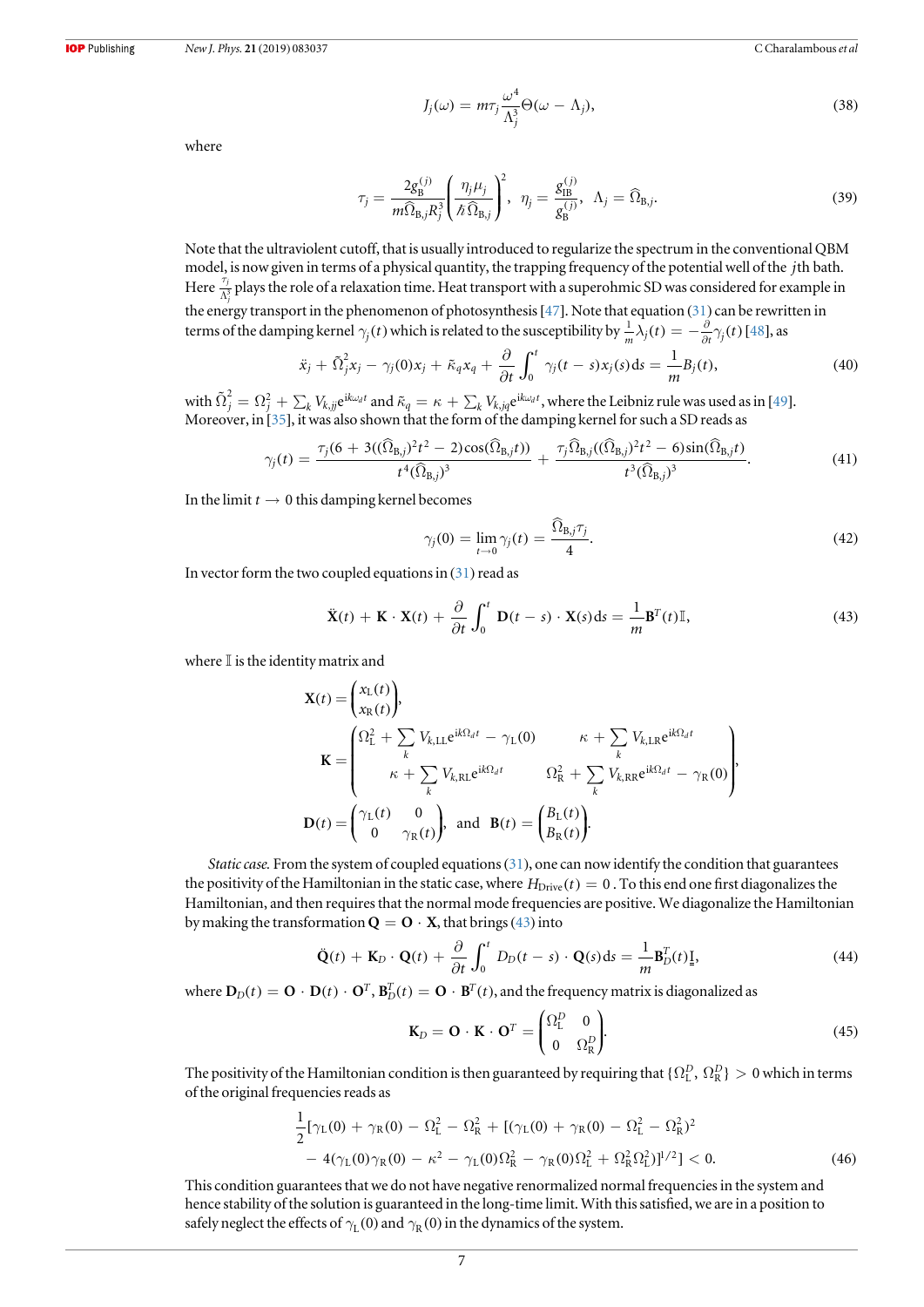Upon rewriting the coupled equations of motion for the static case in a vector form as above, and considering it expressed in terms of the susceptibilities  $\lambda_L(t)$ ,  $\lambda_R(t)$ , one can obtain its solution by taking the Fourier transform of both sides

$$
\mathbf{X}(\omega) = \mathbf{G}(\omega)\frac{\mathbf{B}(\omega)}{m},\tag{47}
$$

where

$$
\mathbf{G}(\omega) = (-\omega^2 \mathbf{I} + \mathbf{K} - \mathbf{L}(\omega))^{-1},\tag{48}
$$

which is understood to play the role of a phonon Green function, and 
$$
\mathbf{L}(\omega)
$$
 is the Fourier transform of  
\n
$$
\mathbf{L}(t) = \begin{pmatrix} \lambda_{\mathbf{L}}(t) & 0 \\ 0 & \lambda_{\mathbf{R}}(t) \end{pmatrix}, \text{ with diagonal elements} \\ \lambda_j(\omega) = \text{Re}[\lambda_j(\omega)] + \text{iIm}[\lambda_j(\omega)] \\ = \frac{\tau_j \left( \Lambda_j^4 + 2\Lambda_j^2 \omega^2 + 2\omega^4 \left( i\pi + \log \left( -1 + \frac{\Lambda_j^2}{\omega^2} \right) \right) \right)}{\pi^2} \\ = \frac{\tau_j \left( \Lambda_j^4 + 2\Lambda_j^2 \omega^2 + 2\omega^4 \left( i\pi + \log \left( -1 + \frac{\Lambda_j^2}{\omega^2} \right) \right) \right)}{\pi^2} \tag{49}
$$

where the real part of the susceptibility was obtained through the Kramers–Kronig relation Re[ $\lambda_i(\omega')$ ] =  ${\cal H}[\text{Im}[\lambda_j(\omega)]](\omega')=\frac{1}{\pi}P\int_{-\infty}^{\infty}\frac{\text{Im}[\lambda_j(\omega)]}{\omega-\omega'}\text{d}\omega$  $-\infty$   $\omega - \omega$  $[\text{Im}[\lambda_j(\omega)]](\omega') = \frac{1}{\pi}P\int_{-\infty}^{\infty}\frac{\text{Im}[\lambda_j(\omega)]}{\omega - \omega'}\text{d}\omega.$  Here  $\mathcal{H}[\cdot](\omega')$  denotes the Hilbert transform and P the principal value. In general, for the parameters we consider in our results, it will always hold that  $\Omega_j^2\gg\text{Re}[\lambda_j(\omega)]$  such that we safely neglect the effect of Re[ $\lambda_L(\omega)$ ] and Re[ $\lambda_R(\omega)$ ].

In terms of this solution of the static equations of motion, the positivity condition ([46](#page-7-0)), can be interpreted in a different way: it guarantees that the phonon propagator, i.e. the Green function  $G(\omega)$ , has no poles in the lower half plane of the complex plane. This implies that there are no divergencies in the integrals that will be performed later on and will involve these Green functions[[50](#page-18-0)].

Driven case. Now we consider the case where a driving is applied on the central system. In particular we assume that the driving is either on the oscillators' frequencies or on their inbetween coupling, as in [[44](#page-17-0)]. The analytic treatment of this case is slightly more involved than the static one. We are now dealing with a periodic differential equation, and the analysis of the stability of the long-time steady state solution of the equations of motion is not straightforward. To be able to perform the stability analysis, what one usually does is to convert the periodic differential equation to a linear one by resorting to Floquet theory. This is done by converting first all the terms in the equation of motion into periodic ones, and then study the stability of the Floquet–Fourier components of the resulting Green function. The basic assumption that enables us to employ the Floquet formalism is that even though some function  $f(t)$  might not be periodic, another function defined based on this one as  $W(t, \omega) = \int_{\mathbb{R}} df'(t-t') e^{i\omega(t-t')}$  will indeed be periodic. Furthermore, such periodic function can always be expressed in terms of its Fourier components as  $W(t, \omega) = \sum_k \mathbf{B}_k(\omega) e^{i k \Omega_d t}$ . By performing these two transformations on the equations of motion, i.e.  $\int_{\mathbb{R}} dt' e^{i\omega(t-t')}$  and Fourier expanding, one obtains a set of equations for the Fourier coefficients  $\mathbf{A}_k(\omega)$  of  $\mathbf{P}(t, \omega) = \int_{\mathbb{R}} dt' \mathbf{G}(t-t') e^{i\omega(t-t')} = \sum_k \mathbf{A}_k(\omega) e^{i k \Omega_d t}$  that can be selfconsistently solved. By following this procedure, in  $[44]$  $[44]$  $[44]$  the authors were able to obtain expressions for these coefficients

$$
\mathbf{A}_{0}(\omega) = \mathbf{G}(\omega) + \sum_{j \neq 0} \mathbf{G}(\omega) \cdot \mathbf{V}_{j} \cdot \mathbf{G}(\omega + j\Omega_{d}) \cdot \mathbf{V}_{-j} \cdot \mathbf{G}(\omega) + \mathcal{O}(\mathbf{V}_{j}^{4}),
$$
\n(50)

$$
\mathbf{A}_{k}(\omega) = -\mathbf{G}(\omega - k\Omega_{d}) \cdot \mathbf{V}_{k} \cdot \mathbf{G}(\omega) + \mathcal{O}(\mathbf{V}_{j}^{3}), \qquad (51)
$$

where  $V(t) = \sum_k V_k e^{ik\Omega_d t}$ . Note that we will assume that the driving strength coefficient is sufficiently small such that we can ignore terms of the order of  $\mathcal{O}(\mathbf V_j^3)$  or higher. Furthermore, since the Fourier coefficients  $\mathbf A_k(\omega)$ are related to the Green function, one can interpret them as describing the fundamental processes responsible for the phonon and hence heat transport. These coefficients tell us that the driving is responsible for a sudden change of the propagation frequency  $\omega$  of the phonon by an amount of  $k\Omega_d$ . Finally, the solution of the equations of motion in this case would read as

$$
X(t) = \sum_{k} \int_{-\infty}^{\infty} e^{-i(\omega - k\Omega_d)t} \mathbf{A}_k(\omega) \frac{\mathbf{B}(\omega)}{m}.
$$
 (52)

Uncertainty relation. Finally, we comment that we check that the uncertainty relation holds for both cases that we consider, static and driven. This is simply expressed by the condition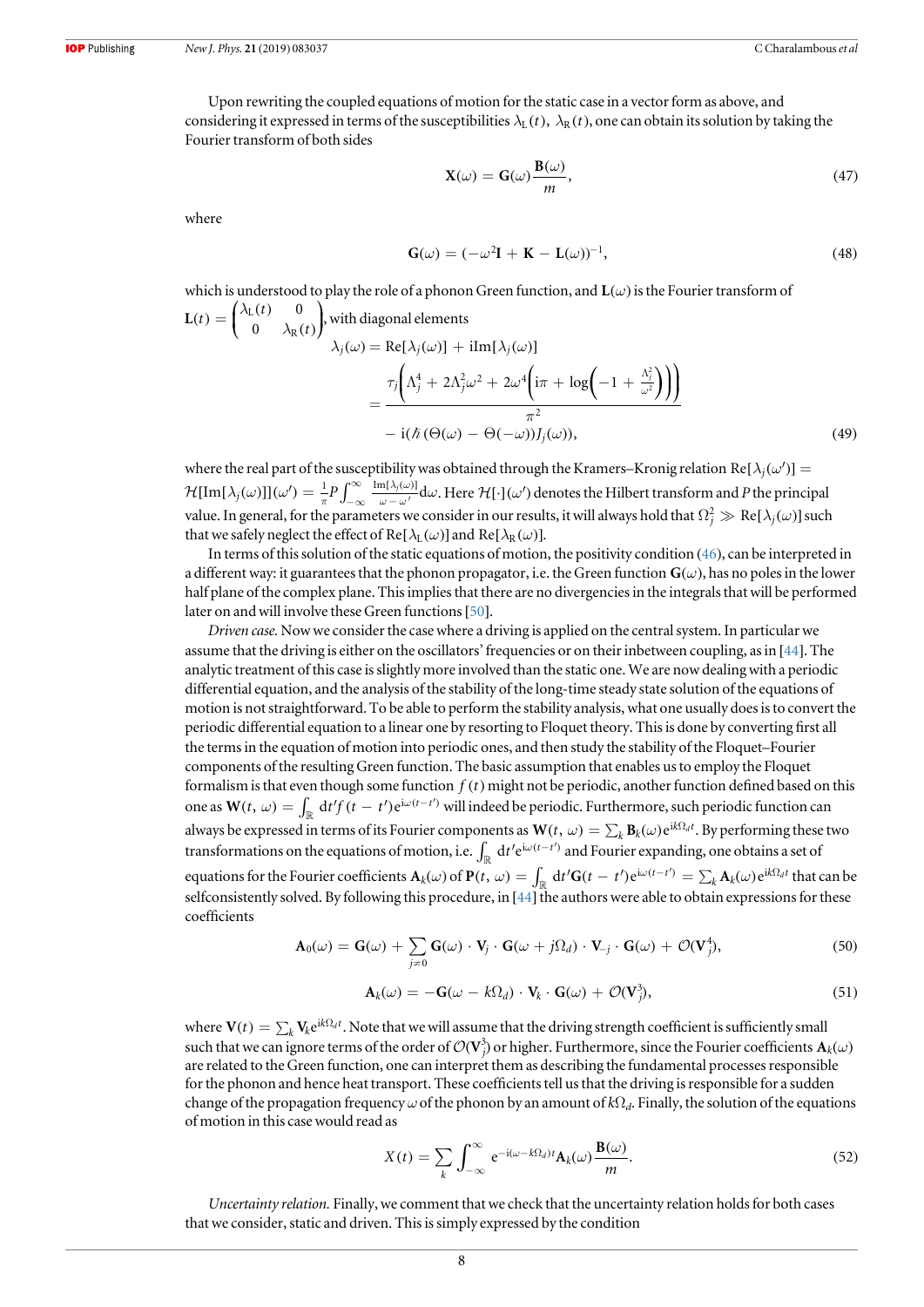$$
\nu_{-} \geqslant \frac{1}{2},\tag{53}
$$

<span id="page-9-0"></span>where  $\nu_-$  is the minimum standard eigenvalue of  $\widetilde{\mathbf{C}}(0)$  ( $\hbar$  is assumed to be equal to 1 in this case). In the above expression,  $\widetilde{C}(0) = iW \cdot C(0)$  with W the symplectic matrix and  $C(0)$  the covariance matrix, that both are defined in the [appendix.](#page-16-0) Note that the covariance matrix can be expressed in terms of the Green's function and the SD, for both static and driven cases as is shown in the [appendix](#page-16-0).

## 4. Heat current control between the BECs

Here we present the thermodynamics quantities of interest, in order to evaluate the performance of our system as a heat current control platform and as a thermal diode. These quantities cannot be expressed in terms of analytically known functions, due to the non-ohmic SD that describes the baths. As such, the results in next section are obtained by numerically evaluating the integrals.

#### 4.1. Static case

We begin with the static scenario with  $H_{\text{Diriv}}(t) = 0$ , and we study the behavior of heat current and the current– current correlations.

The heat current. When studying a heat engine, a key quantity is the average current  $J_L$  going from the left reservoir (assuming it to be the hot reservoir) to the left oscillator [[16,](#page-17-0) [51](#page-18-0)] (by conservation of current  $J_L = -J_R$ ), or equivalently the average rate at which the left bath does work on the left particle (power). In general, there are two ways to define the heat current. The first one is derived from considerations of energy conservation on the system

$$
J_{\rm L} = \frac{d \langle H_{\rm S} \rangle}{dt} - \left\langle \frac{\partial}{\partial t} H_{\rm S} \right\rangle = \left\langle \frac{i}{\hbar} [\widetilde{H}_{\rm Int, L}, H'_{\rm L}] \right\rangle_{\rho},\tag{54}
$$

where  $H'_{\rm L} = \frac{p_{\rm L}^2}{2m} + V_{\rm L}(x_{\rm L}) + \kappa x_{\rm L} x_{\rm R}$  and the average is over the total density state  $\rho$ . The second definition is expressed in terms of the rate of decrease of the bath energy [[52](#page-18-0)]

$$
\widehat{J}_{\rm L} = -\frac{d \langle H_{\rm B,L} \rangle_{\rho}}{dt} = \left\langle \frac{i}{\hbar} [H_{\rm B,L}, H_{\rm Tot}] \right\rangle_{\rho}
$$
\n
$$
= \left\langle \frac{i}{\hbar} [\widetilde{H}_{\rm Int,L}, H_{\rm L}'] \right\rangle_{\rho} + \frac{d \langle \widetilde{H}_{\rm Int,L} \rangle_{\rho}}{dt} + \langle [\widetilde{H}_{\rm Int,L}, \widetilde{H}_{\rm Int,R}] \rangle_{\rho}.
$$
\n(55)

The second term vanishes under steady state conditions and weak system-bath coupling, where weak is understood in the sense of assumption ([35](#page-6-0)) (and not of Markovian dynamics for the impurity), which is the case in our study. We are further considering that the correlations among the system bath interactions is negligible, i.e.  $\langle [H_{\text{Int., L}}, H_{\text{Int., R}}] \rangle_{\rho_{\rm R}} = 0$ , since we assume that each system interacts only with its own reservoir. Under these criteria the two definitions of heat current are equivalent. In other words, in our model, the rate at which the bath looses/gains energy is equal to the energy that the system gains/looses. The more general scenario of strong coupling and hence non-separability of the system-bath was considered for a spin-boson model in [[53](#page-18-0)], while the case of interactions among the baths was studied in [[12](#page-17-0)]. Therefore the heat current considered here is

$$
J_{\rm L} = \left\langle \frac{\mathrm{i}}{\hbar} [\widetilde{H}_{\rm Int, L}, H_{\rm L}'] \right\rangle_{\rho_{\rm B}} = \left\langle \eta_{\rm L}(t) \frac{p_{\rm L}(t)}{m} \right\rangle_{\rho_{\rm B}}, \tag{56}
$$

where the second equality is valid in steady state with  $\eta_L(t) = \int_0^t \lambda_L(t-s)x_L(s)ds + \frac{1}{m}B_L(t)$ , and it is obtained after solving the bath particles equations of motion. Note that in (56) the current is a scalar, which is the average current, and it is averaged under steady state condition i.e. at the long time limit which is independent of the initial state of the system. In [[16,](#page-17-0) [51](#page-18-0), [54](#page-18-0)], by using a direct solution of the equations of motion for a noninteracting system of bath particles, the average current is proven to be equal to

$$
\langle J_{\mathcal{L}} \rangle_{\rho_{\mathcal{B}}} = \frac{1}{4\pi} \int_{-\infty}^{\infty} d\omega \mathcal{T}(\omega) \hbar \omega [f(\omega, T_{\mathcal{L}}) - f(\omega, T_{\mathcal{R}})] = -\langle J_{\mathcal{R}} \rangle =: \langle J \rangle, \tag{57}
$$

with 
$$
f(\omega, T_j) = \left[e^{\frac{\hbar \omega}{k_B T_j}} - 1\right]^{-1}
$$
, the phonon occupation number for the respective thermal reservoir and  
\n
$$
\mathcal{T}(\omega) = 4 \operatorname{Tr}[\mathbf{G}(\omega) \operatorname{Im}[\mathbf{L}_{\mathrm{L}}(\omega)] \mathbf{G}^{\dagger}(\omega) \operatorname{Im}[\mathbf{L}_{\mathrm{R}}(\omega)]],
$$
\n(58)

$$
\mathbf{L}_{\mathcal{L}}(\omega) = \begin{pmatrix} \lambda_{\mathcal{L}}(\omega) & 0 \\ 0 & 0 \end{pmatrix}, \mathbf{L}_{\mathcal{R}}(\omega) = \begin{pmatrix} 0 & 0 \\ 0 & \lambda_{\mathcal{R}}(\omega) \end{pmatrix},\tag{59}
$$

being the transmission coefficient for phonons at frequency  $\omega$ . This is called the Landauer formula. Note that  $T(\omega)$  can be related to the transmittance of plane waves of frequency  $\omega$  across the system as in [[55](#page-18-0)]. The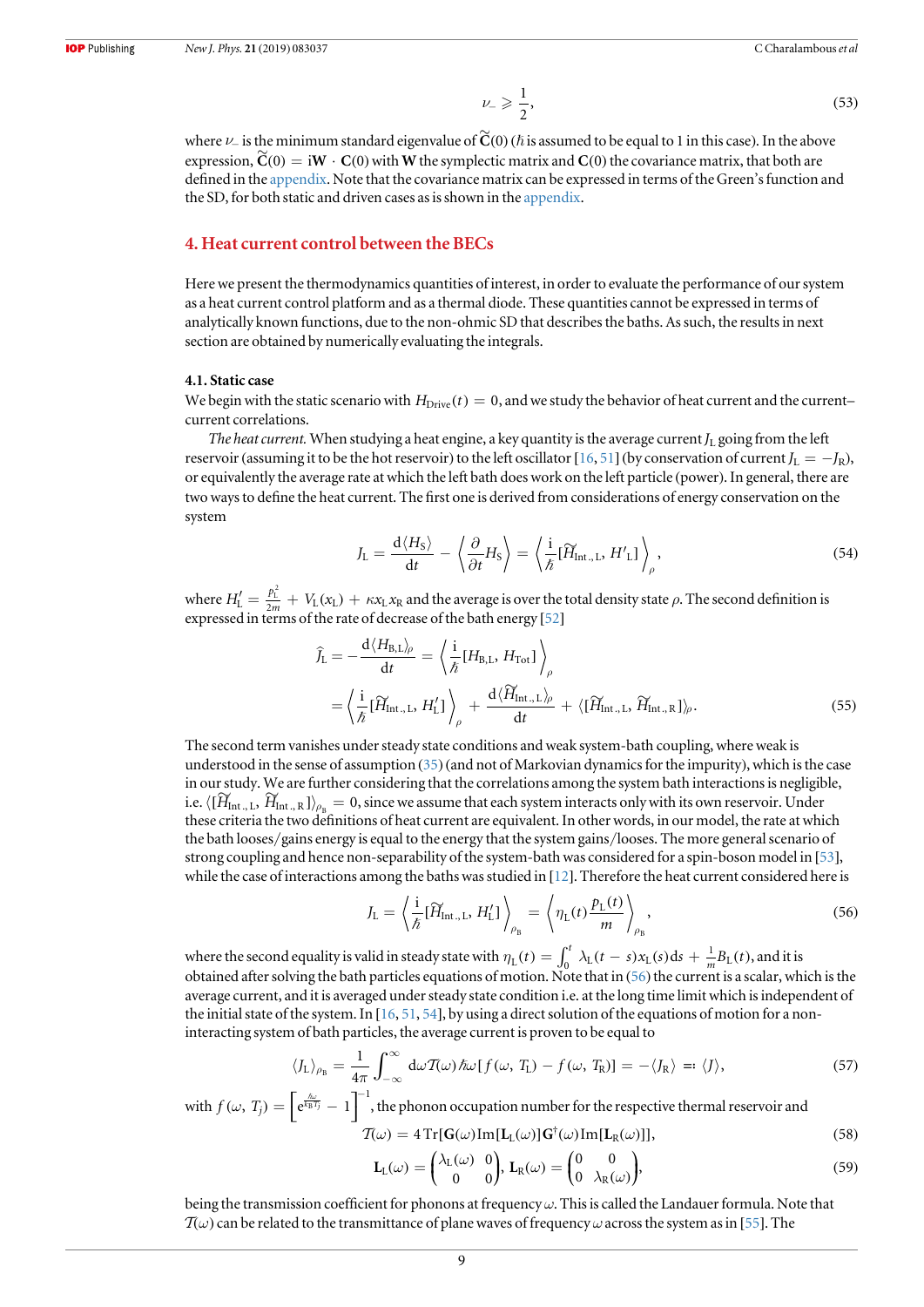<span id="page-10-0"></span>transmission coefficient, interestingly, depends on all the parameters of the system. That is, it depends on the parameters of the baths(apart from temperature) as well as the parameters of the coupling between the system and the baths.

Equation ([57](#page-9-0)) describes the situation where the central region is small in comparison with the coherent length of the waves, which is the assumption we also abide to, so that it is treated as purely elastic scattering without energy loss. The dissipation resides solely in the heat baths. This implies ballistic thermal transport, which corresponds to direct point-to-point propagation of energy, contrary to the transport in bulk and disordered structures which is referred to as diffusive transport. Indeed, within the framework of modeling thermal baths by means of quantum Langevin equations, ballistic transport has been observed for chains of quantum harmonic oscillators[[56](#page-18-0)], and hence this is also our case. Furthermore, note that the Landauer formula can also capture phonon tunneling, i.e. the case when phonons off-resonance with the systems vibrations cross the 'junction', showing features of quantum tunneling [[57](#page-18-0)]. Finally, it is worth commenting on an implicit assumption we made. We assumed here that a unique steady state was reached, or equivalently that there are no bound states in our system, i.e. that no modes outside the bath spectrum are generated for the combined model of system and baths. The problem is that these modes are localized near the system and any initial excitation of the mode is unable to decay [[58](#page-18-0)].

It is interesting to comment on two limits of ([57](#page-9-0)), namely the linear limit  $\Delta T = T_{\rm L} - T_{\rm R} \ll T$  where  $T = \frac{T_L + T_R}{2}$  and the classical limit,  $\frac{\hbar \omega}{k_B T} \to 0$  where  $\omega$  refers to the bath frequencies. In the first limit, the current reduces to

$$
\langle J \rangle = \frac{\Delta T}{2\pi} \int_0^\infty d\omega \mathcal{T}(\omega) \hbar \omega \frac{\partial f(\omega, T)}{\partial T}, \tag{60}
$$

such that once the two baths are at the same temperature there is no current flow. In the second limit, it becomes

$$
\langle J \rangle = \frac{k_{\rm B} \Delta T}{2\pi} \int_0^\infty d\omega \mathcal{T}(\omega),\tag{61}
$$

where the current is independent of the temperature of the baths  $T_L$ ,  $T_R$  but it only depends on their difference  $\Delta T$ .

We conclude with one last comment regarding our system and the role that entanglement could play on the amount of heat current transported from one BEC to the other. From [[44](#page-17-0)], it is known that the static current can also be expressed in terms of the off-diagonal elements of the covariance matrix. This, might lead one to consider that entanglement, the presence of which is understood to be related to these off-diagonal elements might play a role in the amount of heat current transported. However, it was shown in [[59](#page-18-0), [60](#page-18-0)] that in a system of two harmonic oscillators coupled to distinct baths, as is our case, there is no long-time entanglement present.

Current–current correlations. Next, we focus on the current–current correlations which is an easily accessible quantity from an experimental point of view. This is because these correlations are related to noise, which can be experimentally measured. They contain valuable information on the nature of the fundamental processes responsible for the heat transport. Furthermore, from the current–current correlation many other quantities can be obtained, such as the thermal conductance [[16,](#page-17-0) [51](#page-18-0)] and the local effective temperature of driven systems [[61](#page-18-0)].

The current–current time correlations  $J_{LL}(t, t')$ , which is sometimes referred to as current fluctuations in time or current noise, is defined as the symmetrized correlation function of the current, that is

$$
JJ_{\alpha\beta}(t, t') = \frac{1}{2} \langle [J_{\alpha}(t) - \langle J_{\alpha}(t) \rangle_{\rho_{\rm B}}, J_{\beta}(t') - \langle J_{\beta}(t') \rangle_{\rho_{\rm B}}] \rangle_{\rho_{\rm B}}.
$$
 (62)

We are interested in the steady state correlations, for which an expression for this can be obtained using the nonequilibrium Green's functions as was mentioned above. Hence the correlation function of interest is a function only of the time difference,  $JJ(t, t') = J(t - t')$ . Therefore, the noise strength is characterized by the zero frequency component  $J\!\!\!\int_{\alpha\beta}^{\infty} \int_{-\infty}^{\infty} J\!\!\!\int_{\alpha\beta}(t) dt$ , which obeys  $J\!\!\!\int_{\alpha\beta} \geq 0$  according to Wiener–Khinchine theorem. It is current conserving, i.e. the sum of currents entering the system from all reservoirs is equal to zero at each instant of time, and gauge invariant and hence physically meaningful [[62](#page-18-0), [63](#page-18-0)]. Current conservation implies  $J_{\text{LL}} = J_{\text{RR}}.$ 

One way to obtain such an expression is by first deriving the cumulant generating function  $\chi(\mu)$ , employing the non-equilibrium Green's functions technique within the Keldysh formalism, and noting that  $J_{\alpha\beta}\coloneqq\frac{\partial^2\chi(\mu)}{\partial\mu^2}\vert_{\mu=0}$  (see e.g. [[16,](#page-17-0) [51](#page-18-0), [64](#page-18-0)]). In this case, one can show that the current fluctuations read as [[62](#page-18-0), [63](#page-18-0)]

$$
\langle JJ_{\text{LL}}\rangle_{\rho_{\text{B}}} = \int_0^\infty d\omega \frac{\hbar^2 \omega^2}{2\pi} \{T(\omega)[f(\omega, T_{\text{R}})(1 + f(\omega, T_{\text{R}})) + f(\omega, T_{\text{L}})(1 + f(\omega, T_{\text{L}}))] - T(\omega)(1 - T(\omega))[f(\omega, T_{\text{L}}) - f(\omega, T_{\text{R}})]^2\}.
$$
\n(63)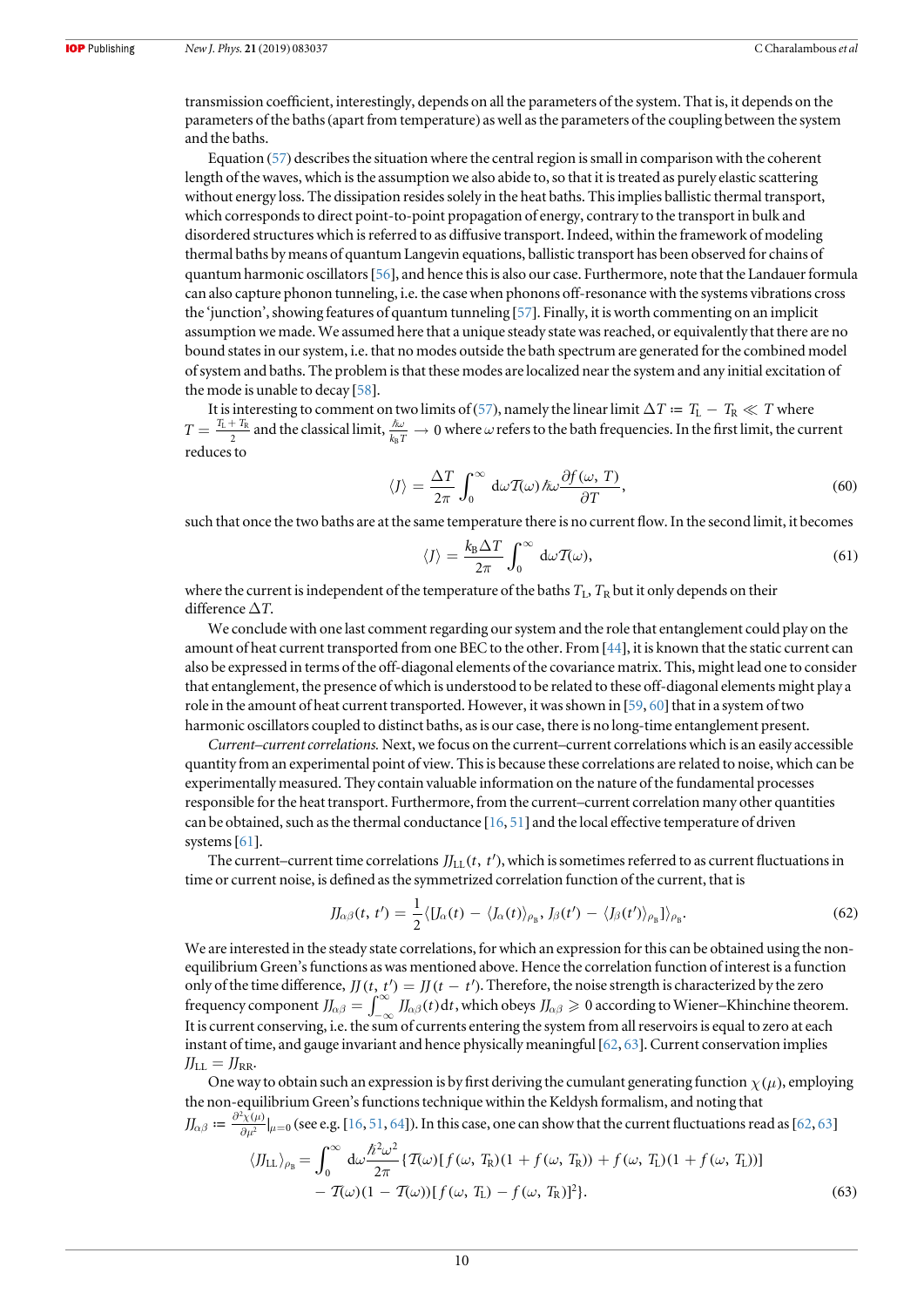<span id="page-11-0"></span>The first two terms of this expression correspond to the equilibrium noise, while the third corresponds to the non-equilibrium noise, also referred to as shot noise. At high energies, the latter is negligible. Note that the shot noise is negative and hence contributes to diminish the noise power in comparison with having the equilibrium noise alone. The expression above equation ([63](#page-10-0))is true only under the assumption of independence of the two baths.

Finally let us address the linear and the classical limits of the correlations. In the first limit, the current– current correlations read as

$$
\langle J_{\text{LL}} \rangle_{\rho_{\text{B}}} = \int_0^\infty d\omega \frac{\hbar^2 \omega^2}{2\pi} \left\{ \left[ T^2(\omega) \left( \Delta T \frac{\partial f(\omega, T)}{\partial T} \right)^2 + \frac{2T^2 T(\omega)}{\omega} \frac{\partial f(\omega, T)}{\partial T} \right] \right\}.
$$
 (64)

In the classical limit it becomes

$$
\langle J J_{\text{LL}} \rangle_{\rho_{\text{B}}} = \frac{k_{\text{B}}^2}{2\pi} \int_0^\infty d\omega \operatorname{Tr}[T^2(\omega)(\Delta T)^2 + 2T(\omega)T_{\text{L}}T_{\text{R}}]. \tag{65}
$$

Note that (64), contrary to the expression for the current ([60](#page-10-0)) at the same limit, does not vanish when  $\Delta T \to 0$ , which results in nonzero fluctuations of the current even in the scenario that no average current flows in the system.

We comment here on the experimental feasibility of the measurements of the two proposed quantities above, namely the heat current and the current variance. As is proven in detail in [[44](#page-17-0)] in appendix C, the heat current depends on the covariance matrix element  $C_{\text{XP}}(0)$  defined in [appendix](#page-16-0) of our paper, where the nonzero elements of this matrix are  $\langle x_i p_j\rangle$  with  $i\neq j$ . Hence one needs to measure simultaneously the position of one particle and the momentum of the other. It should be experimentally feasible to make this measurements almost instantaneously. For the former type of measurement, that of position, there are already experiments in which one is able to evaluate them [[65](#page-18-0)]. The idea is that, one measures the position of the particle using a time-of-flight experiment, by implementing a resonant *in situ* absorption imaging technique, in a system with a two species ultracold gas, in which one of the species is much more dilute–dilute enough as to consider its atoms as impurities immersed in a much bigger BEC. A much more recent technique could be used to make measurements of both the position and the momentum. In particular, a quantum gas microscope [[66,](#page-18-0) [67](#page-18-0)] may be an option. This technique uses optical imaging systems to collect the fluorescence light of atoms, and it has been used in the study of atoms in optical lattices, achieving much better spatial resolution [[66,](#page-18-0) [67](#page-18-0)], and avoiding the aforementioned problem with time-of-flight experiments. In the past such a technique has been used to study spatial entanglement between itinerant particles, by means of quantum interference of many body twins, which enables the direct measurement of quantum purity [[68](#page-18-0)]. Finally, having these measurements at hand, one can evaluate the  $C_{\text{XP}}(0)$ . The current–current correlation then is the variance of the current, which could be obtained by the data collected. This would be the protocol to follow in order to measure the heat current. Nevertheless, we can only give an idea of a measurement protocol, leaving open for future research the question of whether the resolution when measuring the correlations in current experimental set-ups would be enough as to infer the heat current.

#### 4.2. The dynamic case

For the driven case, the steady-state averaged heat current is given by [[44](#page-17-0)]

$$
J_j^{(D)} = -\int_{\mathbb{R}} d\omega \widehat{T}_j(\omega) \left( f_j(\omega) + \frac{1}{2} \right)
$$
  
+ 
$$
\sum_{q \neq j} \int_{\mathbb{R}} d\omega \left[ \widetilde{T}_{qj}(\omega) \left( f_j(\omega) + \frac{1}{2} \right) - \widetilde{T}_{jq}(\omega) \left( f_q(\omega) + \frac{1}{2} \right) \right],
$$
 (66)

where the new transmission coefficient reads as

$$
\widetilde{T}_{jq}(\omega) = \sum_{k} \hbar (\omega - k\Omega_d) \text{tr}[\text{Im}[\mathbf{L}_j(\omega - k\Omega_d)] \mathbf{A}_k(\omega) \text{Im}[\mathbf{L}_q(\omega)] \mathbf{A}_k^{\dagger}(\omega)], \tag{67}
$$

and

$$
\widehat{T}_j(\omega) = \sum_{\beta} \widetilde{T}_{jq}(\omega). \tag{68}
$$

This expression was also obtained in [[63](#page-18-0), [69](#page-18-0)–[71](#page-18-0)], while in [[72](#page-18-0)] a similar expression was obtained for transport through quantum dots. Unlike the static case, these transmission coefficients are not symmetric, i.e.  $\widetilde{T}_{jq}(\omega) \neq \widetilde{T}_{qi}(\omega)$ . Crucially, this symmetry breaking, attributed to the driving that is now expressed in the form of the transmission coefficients, is responsible for the appearance of heat rectification as addressed in [[44](#page-17-0)]. To observe and quantify rectification, it is useful to evaluate the rectification coefficient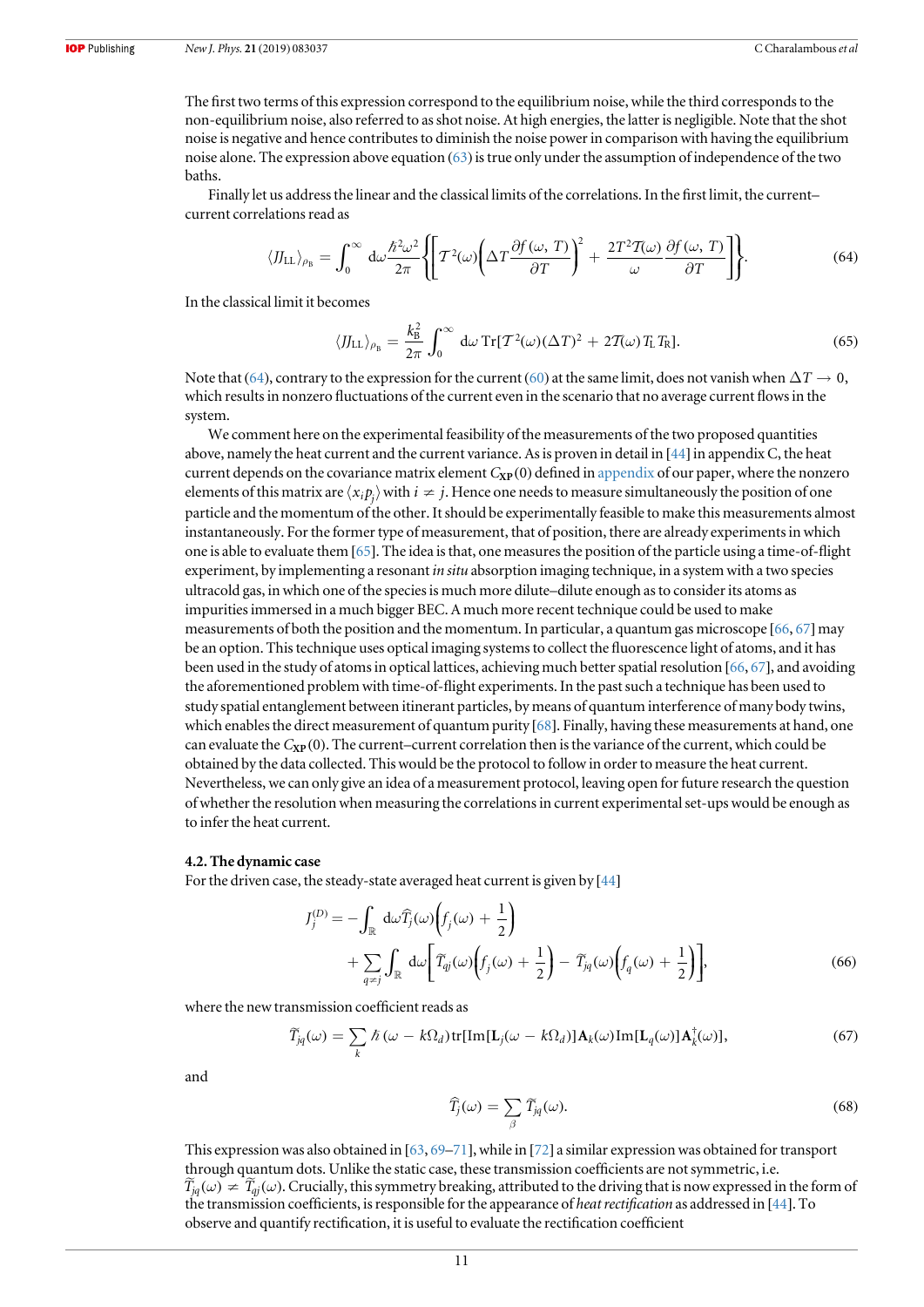$$
R := \frac{|J_j^{(D)} + J_{j,r}^{(D)}|}{\max(|J_j^{(D)}|, |J_{j,r}^{(D)}|)},
$$
\n(69)

<span id="page-12-0"></span>where  $J_{j,r}^{(D)}$  is the value of the current, once the temperature gradient is reversed, i.e. when the two baths' temperatures are interchanged. Notice that this coefficient takes values between 0 and 2, namely,  $R = 0$  when  $J_j^{(D)}=-J_{j,r}^{(D)}$  , with the current being symmetric under reversing the temperature gradient. The upper bound is achieved when the current remains unaffected by reversing the temperature gradient. When either of the two currents is blocked, the coefficient is equal to one.

#### 5. Main results

Before presenting our main results, let us summarize the major assumptions we made for our system, and the restrictions that these impose on the parameter regimes that we can consider:

(i) Linearization of the impurity-bath coupling, which is achieved by assuming that the impurity is in the middle of its corresponding trap (see equation ([6](#page-3-0))). This in practice imposes a restriction on the maximum temperature we can consider[[35](#page-17-0)]

$$
T_j \ll T_j^{\max} = \frac{m\Omega_j^2 R_j^2}{k_B}.
$$
\n(70)

Note that in the scenario when the impurity is driven,  $\Omega_j^2$  is replaced by  $\min_t(\Omega_j^2+\sum_k V_{k,jj} {\rm e}^{{\rm i} k \Omega_d t}).$ 

- (ii) BEC independence condition  $R_L + R_R < d$ .
- (iii) Positivity condition, equation  $(46)$  $(46)$  $(46)$ .

In our analysis below we consider the BECs of Rubidium (Rb) atoms. The impurities are Dysprosium (Dy) atoms, which are the atoms with the largest magnetic moment known at present,  $\mu = 10\mu_B$ , where  $\mu_B$  is the Bohr magneton.

#### 5.1. Static system

#### 5.1.1. Heat current

In figure [2](#page-13-0)(a) we plot the heat current with the temperature difference  $\Delta T = T_L - T_R$ , where we keep fixed the temperature of the left reservoir  $T_L$ . As expected, the heat current increases with increasing temperature difference, while it is zero when there is no temperature gradient. We see that the current depends linearly on the temperature gradient. This is in accordance to the linear limit for the heat current in equation ([60](#page-10-0)). In addition, we studied heat current in the scenario where the temperature difference between the two baths was fixed to some value, in particular  $\Delta T = 10$  nK, with  $T_L = T$  and  $T_R = T + \Delta T$ , and we considered the simultaneous variation of the temperatures of both baths, in the temperature regime  $T = 10$ –100 nK. In this case we saw that the heat current remained constant as a function of  $T$  and hence we conclude that the regime in which we could study the system was that of the classical limit equation ([61](#page-10-0)). A figure for this case is omitted since the current was just constant as a function of T. From figure  $2(a)$  $2(a)$  we also observe that increasing the distance of the two impurities results in decreasing the heat current flow(red versus blue curves), while increasing the impurity-BEC couplings results in an increase of the current (red versus green curves).

Figure [2](#page-13-0)(b) depicts the heat current against the trapping frequencies of the BECs. In particular we fix one of the trapping frequencies and vary the other. Firstly, we observe that the heat current is reaches a maximum when the trapping frequencies of the two impurities match, i.e.  $\Omega_R = \Omega_L$ . This is understood as follows. The current density, which we define as  $J_{den.} := \frac{1}{4\pi} \overline{T}(\omega) \hbar \omega [f(\omega, T_{L}) - f(\omega, T_{R})]$  is maximized whenever the denominator of the transmission function  $T(\omega)$ , given by  $(-\omega^2 I + K - L(\omega))^{-1} ((-\omega^2 I + K - L(-\omega))^{T})^{-1}$  is minimized. In the regime we are looking,  $\frac{\tau_j}{\hat{\Omega}}$  $\frac{j}{3}$  come out to be of the order of 10<sup>−4</sup>, while the values of  $\kappa$  that are allowed, are of the order of 10<sup>-5</sup>. These are much smaller than the trapping frequencies  $\Omega_L^2$ ,  $\Omega_R^2$ , such that the denominator is

minimized whenever  $(\omega^2 - \Omega_L^2)^2 + (\omega^2 - \Omega_R^2)^2$  is minimized. This happens when  $\omega = \Omega_L = \Omega_R$ . Secondly for the specific parameters that we choose—contrary to figure [2](#page-13-0)(a), increasing the impurity-BEC coupling strength results in reducing the current.

We study the dependence on the impurity-BEC coupling strength in figure  $2(c)$  $2(c)$ , where we see current reaches a maximum at some optimal coupling. Keeping the coupling constant of the left impurity fixed and varying that of the right impurity, we find that if the impurity is weakly coupled to the BECs, then current cannot be carried from one BEC to the other through the vibrations of these impurities. If on the other hand, this is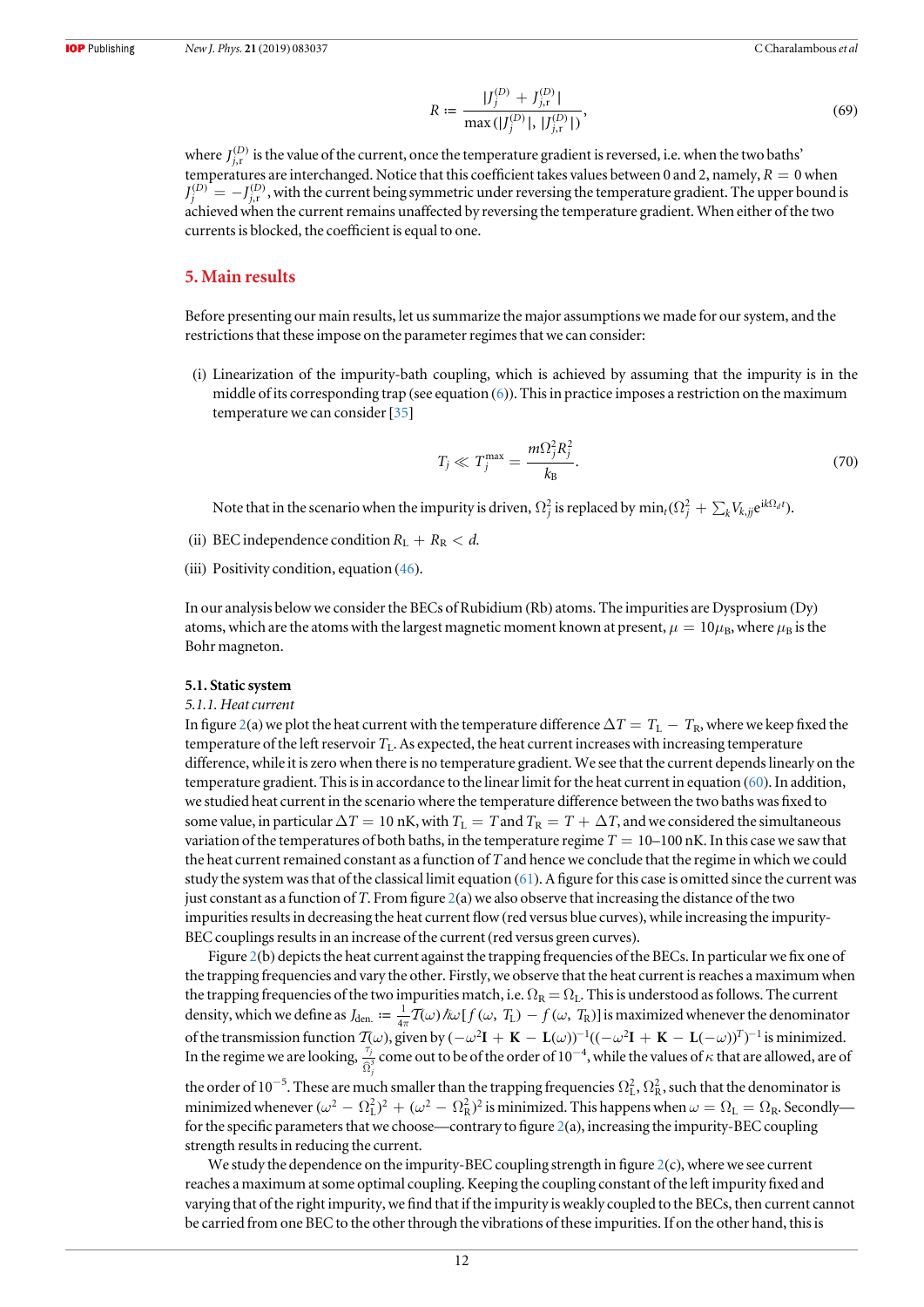<span id="page-13-0"></span>

Figure 2. (a) Heat current J against the temperature difference of the two baths  $\Delta T$ , with fixed  $T_R$ . As expected current increases linearly with ΔT. Furthermore, the current decreases with increasing distance, and increases with increasing the coupling strength of the impurities to the bath. (b) Current as a function of the trapping frequency  $\Omega_R$  of the right impurity. We observe resonance at  $\Omega_R = \Omega_L$ . Furthermore, for  $\Omega_R$  larger than the trapping frequency of the bath—which is also the cutoff for the spectral density—the current vanishes quickly. Moreover, current decreases with distance as before. In this regime, current decreases as the impurities couple stronger to their respective baths(note that the coupling strengths are different from panel (a)).(c)Current as a function of the coupling strength of the right impurity. Current reaches a maximum in the range studied. (d)Current as a function of the distance between the impurities |*d*<sub>1</sub> − *d*<sub>2</sub>|. Current decreases linearly with increasing distance in the regime we were allowed to study, that is under the restriction that is imposed on the lower distance in order to maintain the two BECs spatially independent. Current is found to scale as  $\kappa^2$ . See table [1](#page-14-0) for the parameters that we use here.

coupled too strongly, the effect of the noise induced by the baths (BECs) reduces the current that can be transmitted This is in agreement with the findings in figures 2(a) and (b).

In figure 2(d) we see how the heat current varies as a function of the distance between the two impurities. As expected, we see that increasing the distance between the impurities reduces the heat current. In particular, we find  $\langle J \rangle \propto \kappa^2$ —in the parameter regime that we study. It is possible that, at shorter distances, another resonance effect occurs between the value of the spring constant, which depends inversely on the distance between the impurities and the trapping frequencies of the impurities. Anyhow, we do not study the system at such small distances because the approximation of independence of the BECs breaks down.

Finally we remark here that one could also consider studying homogeneous gases instead of harmonically trapped ones and the induced heat current could be examined for this case, by studying the system in the spirit of [[73](#page-18-0)]. Experimentally, homogeneous gases could be created as in [[74](#page-18-0)]. From our studies, we observe that as expected one can still have current in this case, but since the SD is different in this case, even though still superohmic, there is a quantitative difference in the amount of current. Nevertheless we focused on the harmonically trapped case which is more conventionally implemented experimentally. From [[35](#page-17-0)] it is known that the two spectral densities result in a different degree of non-Markovianity, and it would be interesting in the future to study the effect of non-Markovianity on the heat current. This however exits the scope of this paper.

### 5.1.2. Current–current correlations

In figure  $3(a)$  $3(a)$  the behavior of the current–current correlations is illustrated as a function of temperature Twhile keeping the temperature difference  $\Delta T$  constant. From the figure, we see that, for small  $\Delta T$ , such that the first term of equation ([65](#page-11-0)) prevailed, the current–current correlations are proportional to  $T^2$ . On the contrary when  $\Delta T$  is large, and for relatively small T, the current–current correlations depended linearly on the temperature T. Nevertheless the behavior seems to be independent of  $\Delta T$  as the temperature increases, and appears to depend on the square of T as expected in the classical limit.

In figure [3](#page-14-0)(b) we study the dependence of current–current correlations on the temperature difference  $\Delta T$ . At large temperature difference, i.e. beyond the linear limit considered in ([64](#page-11-0)), the correlations depend linearly on  $\Delta T$ . We comment here that this is not directly evident from the LogLog plot, but we checked that this is indeed the case of a linear relation from the corresponding current–current correlation versus temperature difference plot before taking the logarithms. For small  $\Delta T$ , where ([63](#page-10-0)) is well approximated by equation ([64](#page-11-0)), indeed we find the saturation on the correlations predicted by the second term of equation ([63](#page-10-0)). This implies that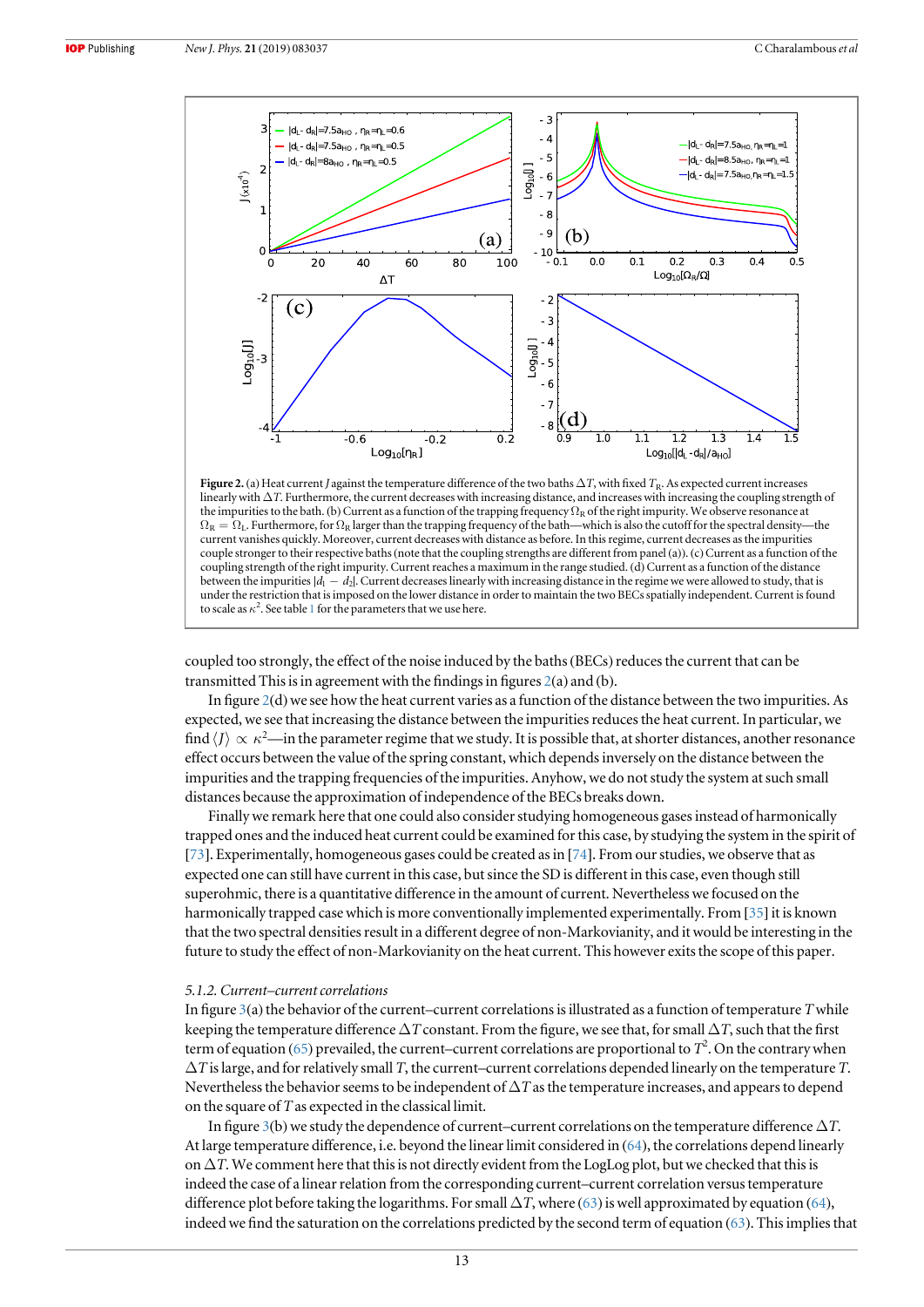<span id="page-14-0"></span>

Figure 3. (a) Current-current correlations against temperature T at constant ΔT. Here we observe that for small ΔT and at large temperatures T as expected from equation ([65](#page-11-0)), current–current correlations scale as  $\propto T^2$ . At sufficiently large T this is expected to happen for large  $\Delta T$  as well, however we were restricted on the range of maximum temperatures we could consider. (b) Current–current correlations as a function of the temperature difference of the two baths  $\Delta T$ . For small values of  $\Delta T$ , i.e. in the linear regime, the correlations have a nonzero value as predicted in equation ([64](#page-11-0)). This implies that even as  $\Delta T \rightarrow 0$ , where current also vanishes, correlations still persist. For large enough values of  $\Delta T$  the correlations increase linearly with  $\Delta T$ . See table 1 for the parameters that we use here.

Table 1. List of default parameters—unless otherwise mentioned—used in the static case, corresponding to figures [2](#page-13-0) and 3.

| Left BEC and impurity                           | Right BEC and impurity                        | Other parameters               |
|-------------------------------------------------|-----------------------------------------------|--------------------------------|
| $T_{I} = 75 \text{ nK}$                         | $T_{\rm R} = 7.5 \text{ nK}$                  | $d = 9.5a_{\rm bo}$            |
| $N_{I} = 7.5 \times 10^{4}$                     | $N_{\rm R} = 7 \times 10^4$                   | $a_{\rm ho} = 0.7 \ \mu \rm m$ |
| $m_{\rm L} = 0.5$                               | $\eta_{\rm R} = 0.5$                          | $\Omega = 200\pi \text{ Hz}$   |
| $g_{\rm B}^{\rm (L)} = 2.5 \times 10^{-40}$ J m | $g_{\rm R}^{(\rm R)} = 2 \times 10^{-40}$ J m |                                |
| $\Omega_{\rm L}=\Omega$                         | $\Omega_{\rm R}=\Omega$                       |                                |
| $\widehat{\Omega}_{\text{B.L}} = 3\Omega$       | $\widehat{\Omega}_{B,R} = 3\Omega$            |                                |

Table 2. List of default parameters—unless otherwise mentioned—used in the dynamic case, corresponding to figure [4.](#page-15-0)

| Left BEC and impurity                                                                                                                                                                          | Right BEC and impurity                                                                                                                                                                    | Other parameters                                                                                    |
|------------------------------------------------------------------------------------------------------------------------------------------------------------------------------------------------|-------------------------------------------------------------------------------------------------------------------------------------------------------------------------------------------|-----------------------------------------------------------------------------------------------------|
| $T_{\rm L} = 15 \, \rm nK$<br>$N_{\rm I} = 7.5 \times 10^4$<br>$\eta_{\rm L}=0.5$<br>$g_{\rm B}^{\rm (L)} = 5 \times 10^{-39}$ J m<br>$\Omega_{\rm L}=2\Omega$<br>$\Omega_{\rm B,L}=2.5\Omega$ | $T_{\rm R} = 1$ nK<br>$N_{\rm p} = 7 \times 10^4$<br>$\eta_{\rm R} = 0.5$<br>$g_{\rm R}^{(\rm R)} = 4.5 \times 10^{-39}$ J m<br>$\Omega_{\rm R}=2\Omega$<br>$\Omega_{\rm BR} = 2.5\Omega$ | $d = 35a_{\text{ho}}$<br>$a_{\rm ho} = 0.7 \mu m$<br>$\Omega = 200\pi \text{Hz}$<br>$v = 0.1\Omega$ |
|                                                                                                                                                                                                |                                                                                                                                                                                           |                                                                                                     |

even as  $\Delta T \to 0$ —in which case current is zero— the fluctuations are still present. One might expect quantum effects to appear in this regime then, but we studied the entanglement in this system, by means of the logarithmic negativity as in [[49](#page-18-0)], and no entanglement could be detected in this regime.

#### 5.2. Driven case: heat rectification

Heat rectification is quantified by the heat rectification, equation ([69](#page-11-0)). We use the particular form of driving

$$
\mathbf{V}(t) = 2v \cos(\omega_d t) \begin{pmatrix} 1 & 0 \\ 0 & 0 \end{pmatrix},\tag{71}
$$

i.e. we drive the frequency of the first oscillator. The parameters that we use are given in table 2. The temperatures we choose are upper bounded by { $T_L, T_R$ } < 10<sup>3</sup> nK.

In figure [4](#page-15-0) we depict the heat rectification coefficient R as a function of  $\Omega_d$ , the driving frequency. We find that it shows to maxima at for two values of the driving frequency  $\Omega_d \in \{\Omega, 3\Omega\}$ . Note that, as shown in [[44](#page-17-0)], heat rectification should be maximum at the following frequencies

$$
\Omega_d = |\nu_j \pm \nu_i|. \tag{72}
$$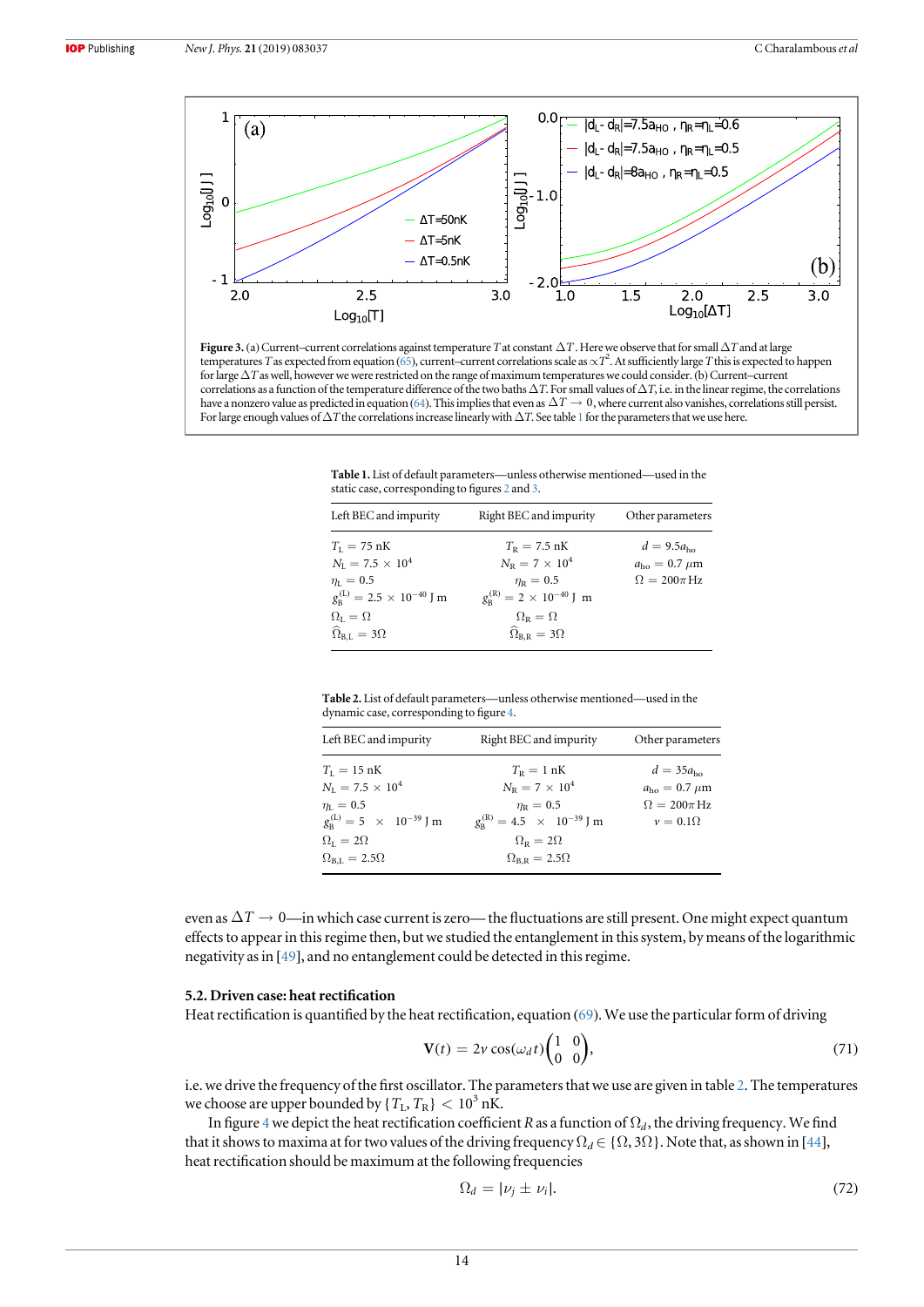<span id="page-15-0"></span>

Here  $\{i, j\} \in \{L, R\}$  with  $i \neq j$  and  $\nu_i$ 's are the normal modes of the coupled impurities

$$
\nu_{\rm L,R}^2 = \Omega_{\rm L}^2 + \kappa + \frac{\Delta}{2} \mp \left(\kappa^2 + \frac{\Delta^2}{4}\right)^{1/2},\tag{73}
$$

with  $\Delta=\Omega_{\rm R}^2-\Omega_{\rm L}^2$ . In our case, equation ([72](#page-14-0)) indeed suggests that rectification should be maximum at  $\Omega_d \in \{\Omega, 3\Omega\}$  which explains the results in figure 4. Note that we also studied dependence of the rectification coefficient on the other parameters of the system, apart from the driving frequency. In particular, we find that in the regime of parameters we study, maximum rectification decreases when the impurities couple more strongly to their respective baths. On the contrary, decreasing the number of atoms significantly increases R, in fact reaching  $R > 1$ . What is more, rectification could also be optimized with respect to the detuning between the trapping frequencies of the impurities as in [[44](#page-17-0)].

## 6. Conclusions

In this work, we studied in detail the heat transport control and heat current rectification among two BEC. To this aim, we took an open quantum system approach, and focused on experimentally realistic conditions and parameter regimes. In particular we considered a system composed of two harmonically trapped interacting impurities immersed in two independent harmonically trapped 1D BECs kept at different temperatures. The impurities interact through a long range interaction, in particular a dipole–dipole coupling—that under suitable conditions we were able to treat as a spring-like interaction. In this work we considered the particular case of a fixed angle, motivated by the results in [[39](#page-17-0)], but the results should also hold under an angle-averaged scenario, by taking advantage of the results in ([[41](#page-17-0)]). We showed the dynamics of these impurities can be described within the framework of quantum Brownian motion, where the excitation modes of the gas play the role of the bath. In this analogy, the SD of the bath is not postulated, but it is rather derived exactly from the Hamiltonian of the BEC, which turns out to be superohmic. By solving the relevant generalized Langevin equations, we find the steady state covariance matrix of the impurities, which contains all the information describing our Gaussian system. In particular, we use such information to study the heat currents and current–current correlations and their dependence on the controllable parameters of the system. We find that, the heat current scales linearly with temperature difference among the two BECs. Furthermore, we observe that heat current is maximum when the trapping frequencies of the impurities are at resonance. Finally, we showed the existence of an *optimal* coupling strength of the impurities on their respective baths.

What is more, by periodically driving one of the impurities, we can conduct heat asymmetrically, i.e. we achieve heat rectification—which is in full agreement with the recent proposal of[[44](#page-17-0)]. In particular, we see that one can achieve heat rectification at the driving frequencies predicted in [[33](#page-17-0)], even though our bath is superohmic.

Motivated by recent developments on the usage of BECs as platforms for quantum information processing, as e.g. in [[49](#page-18-0)], our work offers an alternative possibility to use this versatile setting for information transfer and processing, within the context of phononics. The possibility of quantum advantages using many-body impurities in our platform remains an interesting open question (see  $[27]$  $[27]$  $[27]$  too). Another future direction is to study heat control in 2D and 3D BECs. In principle this gives rise to a different SD, which opens a new window for further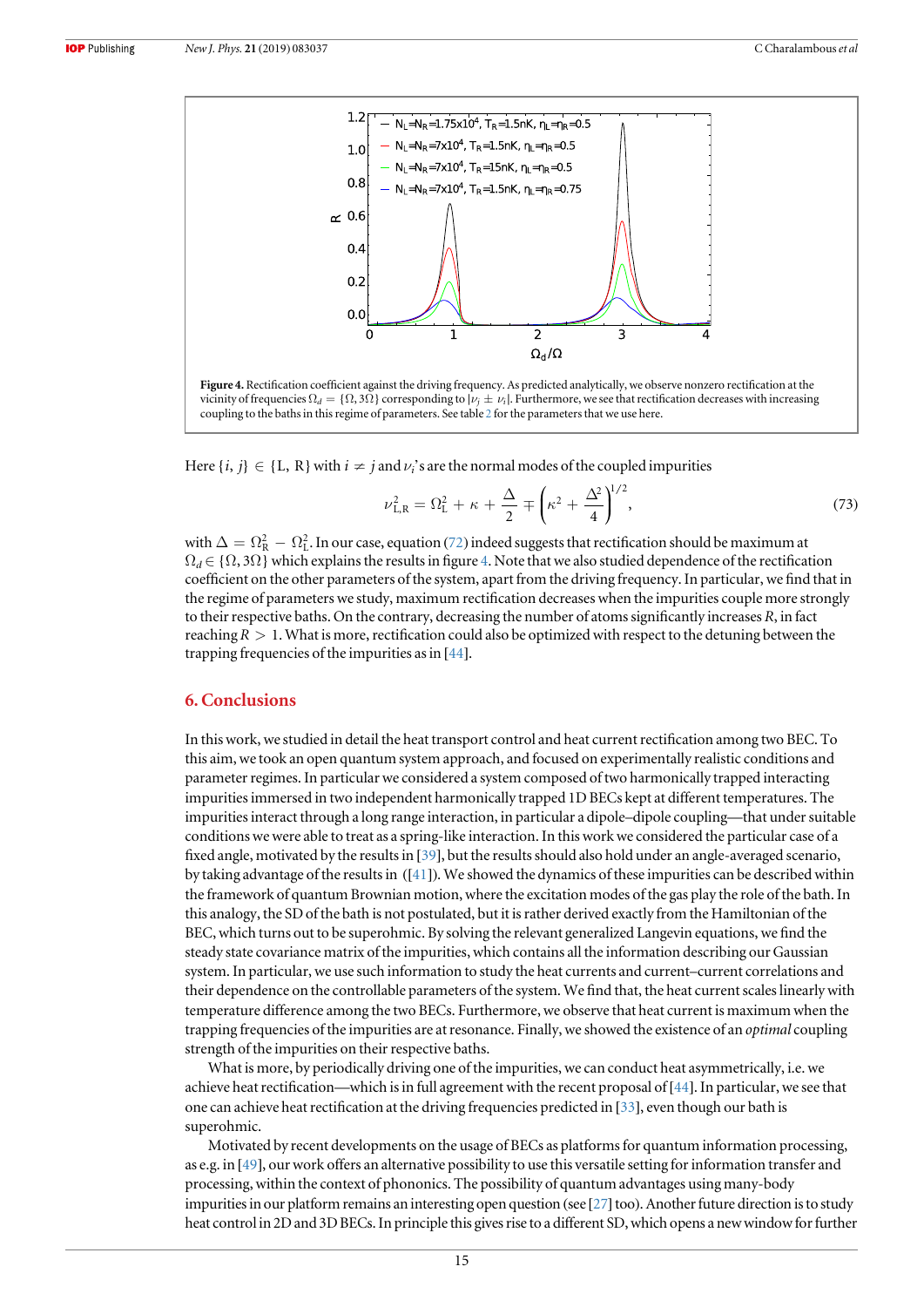<span id="page-16-0"></span>manipulation of heat current. Finally, it is desirable to investigate scenarios where the system is nonlinear, which raises difficulties in solving the problem analytically, nonetheless, it offers the opportunity to rectify heat even without periodic derivation. Moreover, motivated by the results in  $[75, 76]$  $[75, 76]$  $[75, 76]$  $[75, 76]$  $[75, 76]$  where the squeezing in position of a single impurity embedded in a BEC was used to measure the temperature of the BEC in the sub-nano-Kelvin regime, one may study if the present two-particle set-up can be used for applications in quantum thermometry.

## Acknowledgments

We thank fruitful discussions with Andreu Riera-Campeny. We acknowledge the Spanish Ministry MINECO (National Plan 15 Grant: FISICATEAMO No. FIS2016-79508-P, SEVERO OCHOA No. SEV-2015-0522), the Ministry of Education of Spain (FPI Grant BES-2015-071803), European Social Fund, Fundació Cellex, Generalitat de Catalunya (AGAUR Grant No. 2017 SGR 1341 and CERCA/Program), ERC AdG OSYRIS and NOQIA, EU FETPRO QUIC, and the National Science Centre, Poland-Symfonia Grant No. 2016/20/W/ST4/ 00314. MM acknowledges support from the Spanish MINECO (QIBEQI FIS2016-80773-P and Severo Ochoa SEV-2015-0522), Fundació Privada Cellex, and the Generalitat de Catalunya (CERCA Program and SGR1381).

## Appendix. The uncertainty relation

Here, we present how the covariance matrix of our system is obtained, (both for the static and driven cases) which we used in order to verify that our system fulfils the uncertainty principle. This allows us to guarantee that the system under study, for the parameters considered and according with the assumptions that we have imposed, is a physical system. To do so, one needs to obtain the covariance matrix of the system

$$
C(0) = \begin{pmatrix} C_{XX}(0) & C_{XP}(0) \\ C_{PX}(0) & C_{PP}(0) \end{pmatrix},
$$
 (A.1)

where  $\mathbf{P} = (p_1(t), p_2(t))^T$  and

$$
C_{\mathbf{AB}}(t - t') = \frac{1}{2} \langle \mathbf{A}(t) \mathbf{B}^T(t') + \mathbf{B}(t) \mathbf{A}^T(t') \rangle_{\rho_{\mathbf{B}}}.
$$
 (A.2)

We emphasize that the state of the system-bath is assumed to be a product state as in ([35](#page-6-0)). Hence the average is taken over the thermal state of the bath, while the state of the system is assumed to have reached its unique equilibrium state by considering the long-time, steady state limit  $t \to \infty$  which is equivalent to consider that  $\omega \ll \Lambda_L$ ,  $\Lambda_R$ . The 4  $\times$  4 matrix in (A.1) is constructed from the vector **Y**(*t*) = ( $x_1(t)$ ,  $x_2(t)$ ,  $p_1(t)$ ,  $p_2(t)$ )<sup>T</sup> as the product  $\frac{1}{2}\langle \{ \mathbf{Y}^T(t) \mathbf{Y}(t'), \, (\mathbf{Y}^T(t) \mathbf{Y}(t'))^T \} \rangle_{\rho_B}$ .

The uncertainty relation will then be expressed as a condition on the symplectic transform of the covariance matrix  $\widetilde{C}(0)$ , where the latter is obtained as  $\widetilde{C}(0) = iW \cdot C(0)$  with W the symplectic matrix

$$
\mathbf{W} = \begin{pmatrix} 0 & 0 & 1 & 0 \\ 0 & 0 & 0 & 1 \\ -1 & 0 & 0 & 0 \\ 0 & -1 & 0 & 0 \end{pmatrix}.
$$
 The uncertainty relation then simply reads as  

$$
\nu_{-} \geq \frac{1}{2},
$$
 (A.3)

where  $\nu_-$  is the minimum standard eigenvalue of  $\widetilde{\mathbf{C}}(0)$  ( $\hbar$  is assumed to be equal to 1 in this case).

Static covariance matrix. The elements of the covariance matrix in the static case, in terms of the phonons propagator functions, can be expressed as

$$
C_{x_j x_q}(0) = \frac{\hbar}{2\pi} \int_{-\infty}^{\infty} d\omega Z_{jq}(\omega), \qquad (A.4)
$$

$$
C_{x_j x_q}(0) = \frac{\hbar}{2\pi} \int_{-\infty}^{\infty} d\omega \, i m \omega Z_{jq}(\omega), \tag{A.5}
$$

$$
C_{x_j x_q}(0) = \frac{\hbar}{2\pi} \int_{-\infty}^{\infty} d\omega \; m^2 \omega^2 Z_{jq}(\omega), \tag{A.6}
$$

where

$$
Z_{jq}(\omega) = \sum_{k,s=1}^{2} (\mathbf{G}(\omega))_{js} \Bigg[ Im[\mathbf{L}(\omega)] \cdot \coth\Bigg[\frac{\hbar\omega}{2k_B\mathbf{T}}\Bigg]\Bigg]_{sk} (\mathbf{G}(-\omega))_{kq}, \tag{A.7}
$$

with  $\mathbf{T} = \begin{pmatrix} T_\mathrm{L} & 0 \ 0 & T_\mathrm{R} \end{pmatrix}$ L  $R_{R}$  being the temperatures of each bath.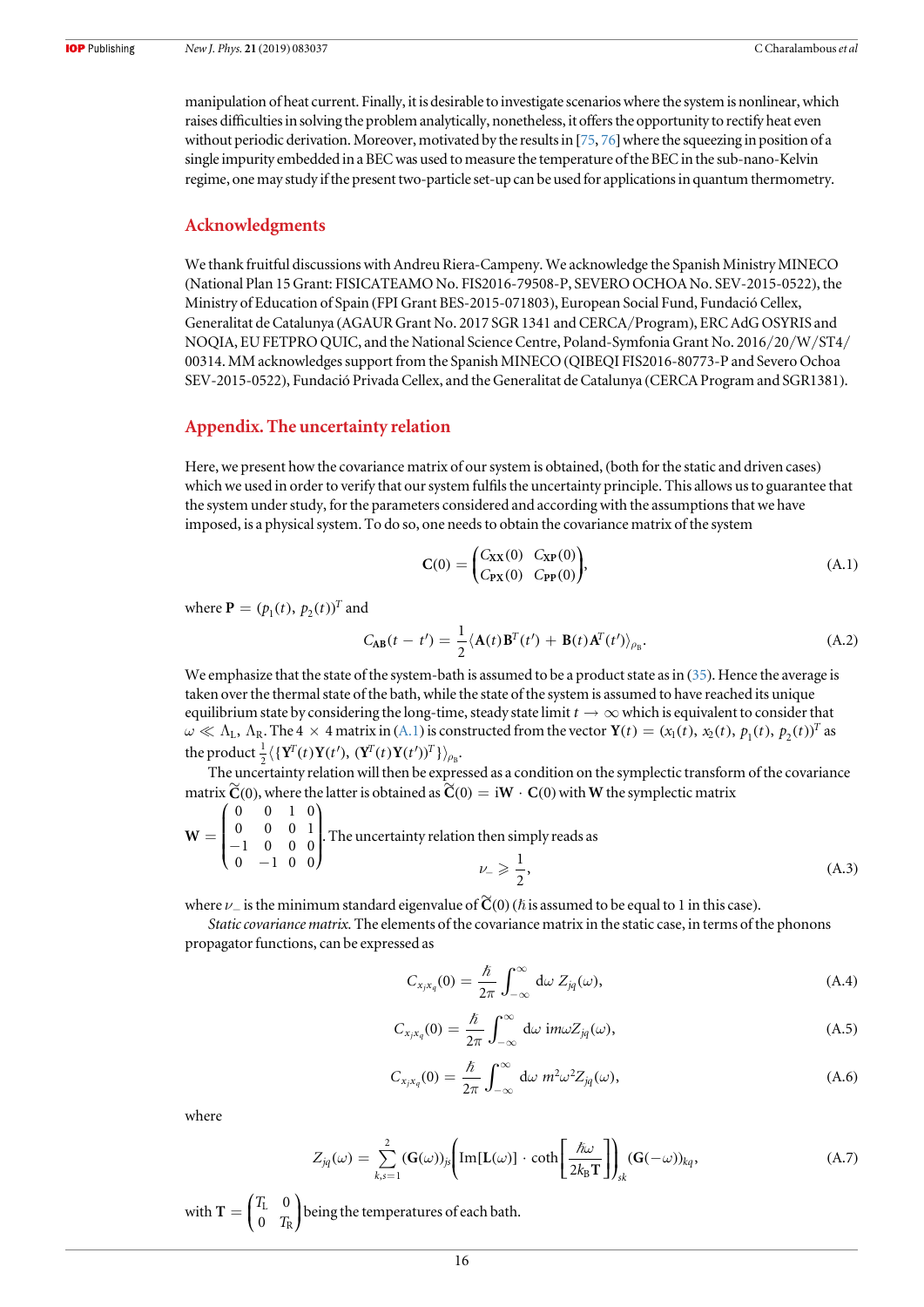<span id="page-17-0"></span>Driven case.In the driven case, since the solution of the equations of motion is periodic, so are the elements of the covariance matrix as well. In particular, in terms of the Fourier components of the expansion of the periodic phonon Green function, the covariance matrix elements read as

$$
C_{x_j x_q}(0) = \frac{\hbar}{2\pi} \int_{-\infty}^{\infty} d\omega \sum_{k,l} \widetilde{Z}_{jq,kl}(\omega), \qquad (A.8)
$$

$$
C_{x_j x_q}(0) = \frac{\hbar}{2\pi} \int_{-\infty}^{\infty} d\omega \sum_{k,l} \mathrm{im}(\omega - l\Omega_d) \widetilde{Z}_{jq,kl}(\omega), \tag{A.9}
$$

$$
C_{x_j x_q}(0) = \frac{\hbar}{2\pi} \int_{-\infty}^{\infty} d\omega \sum_{k,l} m^2(\omega - k\Omega_d)(\omega - l\Omega_d) \widetilde{Z}_{jq,kl}(\omega), \tag{A.10}
$$

where

$$
\widetilde{Z}_{jq,kl}(\omega) = \sum_{n,s=1}^{2} (\mathbf{A}_k(\omega))_{js} \Bigg[ \text{Im}[\mathbf{L}(\omega)] \cdot \coth\Bigg[ \frac{\hbar \omega}{2k_B T} \Bigg] \Bigg]_{sn} (\mathbf{A}_{\mathbf{L}}(-\omega))_{nq} e^{i(k-l)\omega_d t}.
$$
\n(A.11)

## ORCID iDs

C Charalambou[s](https://orcid.org/0000-0002-0752-1007)  $\bullet$  [https:](https://orcid.org/0000-0002-0752-1007)//orcid.org/[0000-0002-0752-1007](https://orcid.org/0000-0002-0752-1007)

## References

- [1] Terraneo M, Peyrard M and Casati G 2002 Phys. Rev. Lett. 88 [094302](https://doi.org/10.1103/PhysRevLett.88.094302)
- [2] Li B, Wang L and Casati G 2004 Phys. Rev. Lett. 93 [184301](https://doi.org/10.1103/PhysRevLett.93.184301)
- [3] Li B, Lan J H and Wang L 2005 Phys. Rev. Lett. 95 [104302](https://doi.org/10.1103/PhysRevLett.95.104302)
- [4] Hu B, Yang L and Zhang Y 2006 Phys. Rev. Lett. 97 [124302](https://doi.org/10.1103/PhysRevLett.97.124302)
- [5] Li B, Wang L and Casati G 2006 Appl. Phys. Lett. 88 [143501](https://doi.org/10.1063/1.2191730)
- [6] Segal D and Nitzan A 2006 Phys. Rev. E 73 [026109](https://doi.org/10.1103/PhysRevE.73.026109)
- [7] Marathe R, Jayannavar A M and Dhar A 2007 Phys. Rev. E 75 [030103](https://doi.org/10.1103/PhysRevE.75.030103)
- [8] Ren J, Hanggi P and Li B 2010 Phys. Rev. Lett. 104 [170601](https://doi.org/10.1103/PhysRevLett.104.170601)
- [9] Wang L and Li B 2007 Phys. Rev. Lett. 99 [177208](https://doi.org/10.1103/PhysRevLett.99.177208)
- [10] Wang L and Li B 2008 Phys. Rev. Lett. 101 [267203](https://doi.org/10.1103/PhysRevLett.101.267203)
- [11] Wang L and Li B 2008 Phys. World [21](https://doi.org/10.1088/2058-7058/21/03/31) 27
- [12] Li H, Agarwalla B K and Wang J S 2012 Phys. Rev. E 86 [011141](https://doi.org/10.1103/PhysRevE.86.011141)
- [13] Dubi Y and Ventra M D 2011 Rev. Mod. Phys. 83 [131](https://doi.org/10.1103/RevModPhys.83.131)
- [14] Binder F, Correa L A, Gogolin C, Anders J and Adesso G 2019 Thermodynamics in the Quantum Regime(Berlin: Springer)
- [15] Giazotto F, Heikkila T T, Luukanen A, Savin A M and Pekola J P 2006 Rev. Mod. Phys. 78 [217](https://doi.org/10.1103/RevModPhys.78.217)
- [16] Dhar A 2008 Adv. Phys. 57 [457](https://doi.org/10.1080/00018730802538522)
- [17] Lepri S, Livi R and Politi A 2003 Phys. Rep. [377](https://doi.org/10.1016/S0370-1573(02)00558-6) 1
- [18] Li N, Ren J, Wang L, Zhang G, Hanggi P and Li B 2012 Rev. Mod. Phys. 84 [1045](https://doi.org/10.1103/RevModPhys.84.1045)
- [19] Chang C W, Okawa D, Majumdar A and Zettl A 2006 Science 314 [1121](https://doi.org/10.1126/science.1132898)
- [20] al O P S 2007 Phys. Rev. Lett. 99 [027203](https://doi.org/10.1103/PhysRevLett.99.027203)
- [21] Segal D and Nitzan A 2005 Phys. Rev. Lett. 94 [034301](https://doi.org/10.1103/PhysRevLett.94.034301)
- [22] Segal D and Nitzan A 2005 J. Chem. Phys. 122 [194704](https://doi.org/10.1063/1.1900063)
- [23] Lan J and Li B 2006 Phys. Rev. B 74 [21430](https://doi.org/10.1103/PhysRevB.74.214305)
- [24] Hu B and Yang L 2005 Chaos 15 [15119](https://doi.org/10.1063/1.1862552)
- [25] Yang N, Li N, Wang L and Li B 2007 Phys. Rev. B 76 [020301](https://doi.org/10.1103/PhysRevB.76.020301)
- [26] Wang J, He J and Ma Y 2018 arXiv[:1803.03734v1](http://arxiv.org/abs/1803.03734v1)
- [27] Jaramillo J, Beau M and del Campo A 2016 New J. Phys. 18 [075019](https://doi.org/10.1088/1367-2630/18/7/075019)
- [28] Ye Z, Hu Y, He J and Wang J 2017 Sci. Rep. 7 [6289](https://doi.org/10.1038/s41598-017-06615-z)
- [29] Li J, Fogarty T, Campbell S, Chen X and Busch T 2018 New J, Phys. 20 [015005](https://doi.org/10.1088/1367-2630/aa9cd8)
- [30] Brantut J P, Grenier C, Meineke J, Stadler D, Krinner S, Kollath C, Esslinger T and Georges A 2013
- [31] Torrontegui E, Ibanez S, Martinez-Garaot S, Modugno M, A del Campo D G O, Ruschhaupt A, Chen X and Muga J G 2013Adv. At. Mol. Opt. Phys. 62 [117](https://doi.org/10.1016/B978-0-12-408090-4.00002-5)
- [32] Deffner S, Jarzynski C and del Campo A 2014 Phys. Rev. X 4 [021013](https://doi.org/10.1103/PhysRevX.4.021013)
- [33] Renklioglu B, Tanatar B and Oktel M O 2018 Phys. Rev. A 93 [023620](https://doi.org/10.1103/PhysRevA.93.023620)
- [34] Lampo A, García-March M A and Lewenstein M 2019 Quantum Brownian Motion Revisited (Berlin: Springer)
- [35] Lampo A, Charalambous C, Garcia-March M and Lewenstein M 2018 Phys. Rev. A 98 [063630](https://doi.org/10.1103/PhysRevA.98.063630)
- [36] Petrov D S, Gangardt D M and Shlyapnikov G V 2004 J. Phys. IV [116](https://doi.org/10.1051/jp4:2004116001)5
- [37] Coleman S and Norton R E 1962 Phys. Rev. 125 [1422](https://doi.org/10.1103/PhysRev.125.1422)
- [38] Lahaye T, Menotti C, Santos L, Lewenstein M and Pfau T 2009 Rep. Prog. Phys. 72 [12640](https://doi.org/10.1088/0034-4885/72/12/126401)
- [39] Tang Y, Kao W, Li K Y and Lev B L 2018 Phys. Rev. Lett. 120 [230401](https://doi.org/10.1103/PhysRevLett.120.230401)
- [40] Reifenberger R G 2016 World Scientific Publishig Co.
- [41] Keesom W H 1921 Z. Phys. 22 129–41
- [42] Giorgini S, Pitaevskii L P and Stringari S 2008 Rev. Mod. Phys. 80 [1215](https://doi.org/10.1103/RevModPhys.80.1215)
- [43] Agarwalla B K, Wang J S and Li B 2011 Phys. Rev. E 84 [041115](https://doi.org/10.1103/PhysRevE.84.041115)
- [44] Riera-Campeny A, Mehboudi M, Pons M and Sanpera A 2019 arXiv[:1806.10391v2](http://arxiv.org/abs/1806.10391v2)